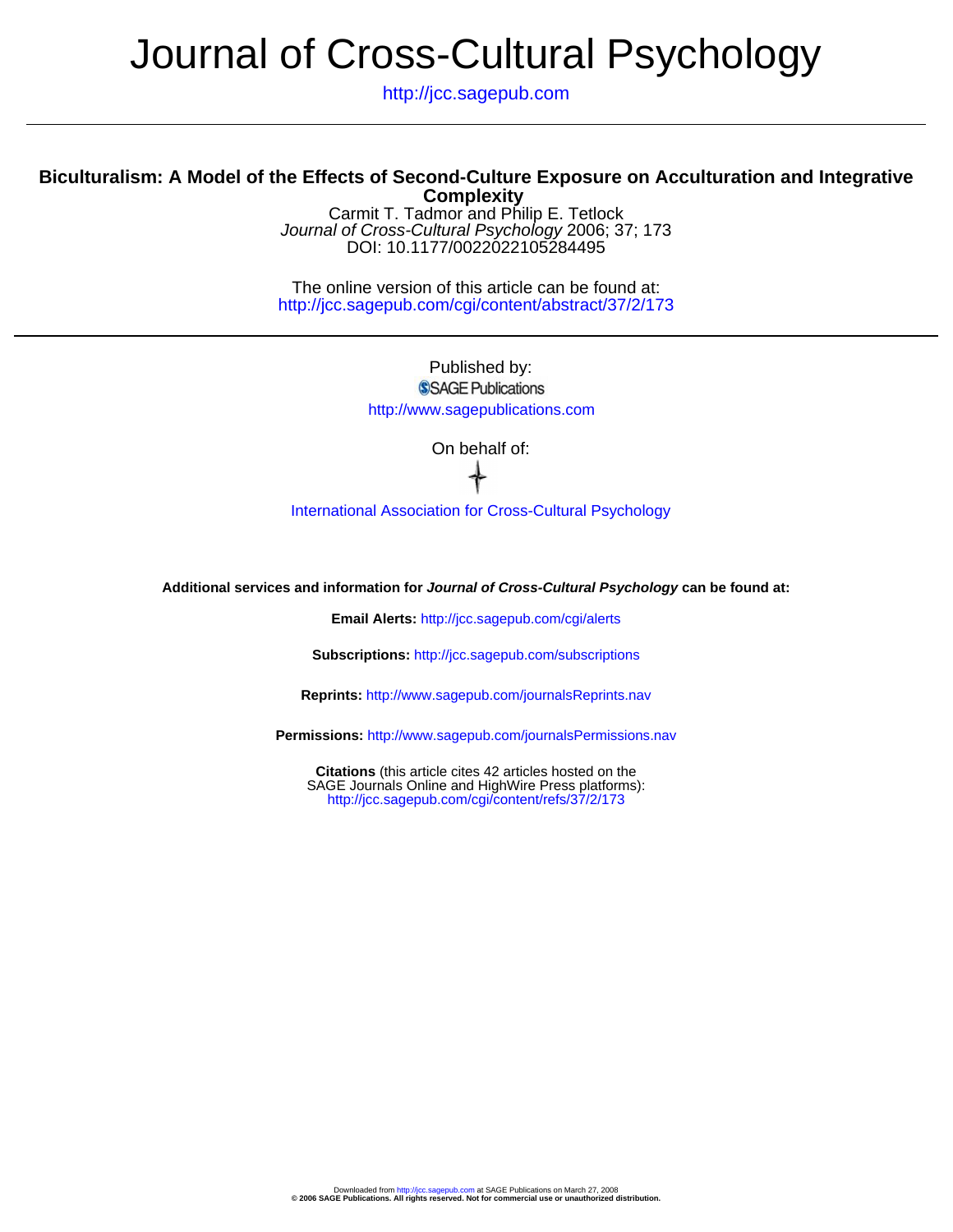# **BICULTURALISM A Model of the Effects of Second-Culture Exposure on Acculturation and Integrative Complexity**

#### CARMIT T. TADMOR PHILIP E. TETLOCK

*University of California, Berkeley*

Growing numbers of people are being exposed to a second culture, yet the process by which individuals absorb a cultural identity and the role played by second-culture exposure in shaping sociocognitive skills have received little theoretical attention. This article begins to fill these knowledge gaps by delineating the factors that affect the adoption of specific acculturation strategies and focusing on the power of secondculture exposure to stimulate integratively complex cognitions that give people the flexibility to shift rapidly from one cultural meaning system to another. We propose a model, influenced by prior work on value pluralism and accountability, which outlines the underlying mechanisms that determine acculturation choice and that produce both individual difference and situational variation in integrative complexity of social functioning. Implications for expatriate performance are discussed.

**Keywords:** acculturation; biculturalism; integrative complexity; accountability; overseas assignments; perspective taking; value pluralism

**Exposure to a second culture** has become a staple of modern times, and nowhere is this more pronounced than in the realm of business. Whereas in the past, technical competence may have sufficed to ensure competitiveness, today with globalization, business success has increasingly come to depend on understanding a variety of cultural outlooks (Bhawuk & Brislin, 1992; McCall & Hollenbeck, 2002). As Jack Welch, the former CEO of General Electric, has attested,

The Jack Welch of the future cannot be like me. I spent my entire career in the U.S. The next head of General Electric will be somebody who spent time in Bombay, in Hong Kong, in Buenos Aires. We have to send our best and brightest overseas and make sure they have the training that will allow them to be the global leaders who will make GE flourish in the future. (Black, Gregersen, Mendenhall, & Stroh, 1999, p. 1)

The claim is, moreover, more than business-book hyperbole. Research has indeed found links between the profitability of multinational firms and their ability to develop leaders with the linguistic, cultural, and political skills necessary for coping with diverse constituencies (e.g., Stroh & Caligiuri, 1998). And yet there is a surprising paucity of research

AUTHORS' NOTE: We are grateful to Kaiping Peng, Terry Pearce, Barry Staw, Jennifer Chatman, Barbara Mellers, Miriam (Mia) Erez, Peter Suedfeld, Veronica Benet-Martinez, Oscar Ybarra, John Freeman, Janet Mowery, Fons J. R. van de Vijver, Karen Phalet, and two anonymous reviewers for their support and suggestions. Please send correspondence regarding this article to Carmit Tadmor; e-mail: tadmor@haas.berkeley.edu.

JOURNAL OF CROSS-CULTURAL PSYCHOLOGY, Vol. 37 No. 2, March 2006 173-190 DOI: 10.1177/0022022105284495 © 2006 Sage Publications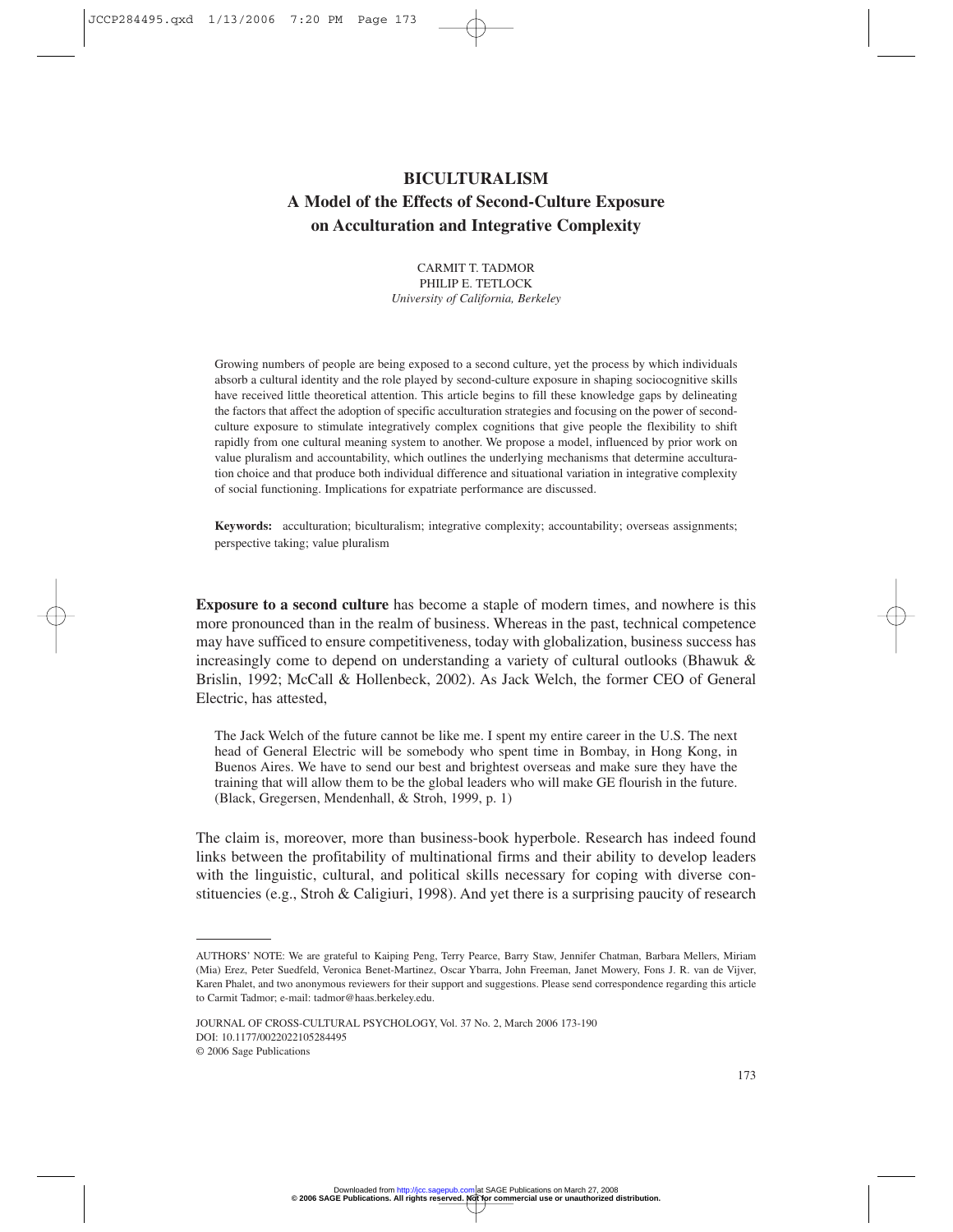on the effects that such cross-cultural experiences have on individuals' skills, capabilities, and cultural inclinations (Mendenhall, Kuhlmann, Stahl, & Osland, 2002).

One line of research that has dealt with these processes is that on acculturation. It focuses on the internal changes that take place in the individual when she or he is exposed to the values, norms, and expected behaviors that are essential for assuming a cultural identity and for participating as a cultural member (Ryder, Alden, & Paulhus, 2000). This research, which has traditionally focused on how acculturation orientations can affect psychological adaptation (e.g., Dasen, Berry, & Sartorius, 1988), has recently begun to consider contextual effects of the host community attitudes on acculturation orientations (e.g., Bourhis, Moise, Perreault, & Senecal, 1997). However, the factors that affect intrapsychic attitudes toward acculturation and the role played by second-culture exposure in shaping cognitive, affective, and motivational processes has received little attention (Benet-Martinez, Leu, Lee, & Morris, 2002). Even less is known about the organizational implications of such transitions.

This article begins to fill these knowledge gaps by modeling the impact of secondculture exposure on acculturation choice and on individual cognition and coping skills (Tadmor, 2006).1 Specifically, it delineates (a) the factors that affect individuals' adoption and achievement of specific acculturation strategies; (b) the differential effects that secondculture exposure can have on the integrative complexity of sociocognitive functioning, in which integrative complexity refers to the capacity and willingness to acknowledge the legitimacy of competing perspectives on the same issue and to forge conceptual links among these perspectives (Suedfeld & Bluck, 1993). Within the cross-cultural context, integrative complexity refers to the degree to which a person accepts the reasonableness of different cultural perspectives on how to live, both at the micro interpersonal level and at more macro organizational-societal levels and, consequently, is motivated to develop integrative schemas that specify when to activate different worldviews and/or how to blend them together into a coherent holistic mental representation.

The study of integrative complexity has its roots in Kelly's (1955) personal construct theory. Originally, integrative complexity has been viewed as a relatively stable personality trait and therefore as a stable source of individual differences. Only later did researchers discover that integrative complexity can be increased or reduced by such environmental cues as stress, value conflict, and accountability pressures (e.g., Suedfeld & Bluck, 1993). Here, we suggest that integrative complexity of functioning will depend on the type of acculturation strategy that people choose when they are exposed to a second culture, and that choice, in turn, will hinge on the value conflicts and role conflicts activated by second-culture exposure.

Most research on acculturation is based on Berry's (1980) widely accepted acculturation framework, which assumes the orthogonality of the culture of origin and mainstream culture and posits degree of internalization of each culture to be free to vary independently (LaFromboise, Coleman, & Gerton, 1993). According to Berry and as reformulated by Bourhis et al. (1997), four acculturation strategies exist: assimilation, separation, marginalization, and integration. Assimilation involves relinquishing cultural heritage and adopting the beliefs and behaviors of the new culture. Separation involves maintaining only the heritage culture without intergroup relations. Marginalization involves nonadherence to both the old and new culture. Integration or biculturalism involves maintaining one's cultural heritage and adopting a new cultural identity; the identities are suggested to remain independent of each other, and the activation of each is context dependent (Hong, Morris, Chiu, & Benet-Martinez, 2000).

We propose that individuals who cope with social and cultural conflict situations by internalizing the values of both groups (i.e., become bicultural) will respond in reliably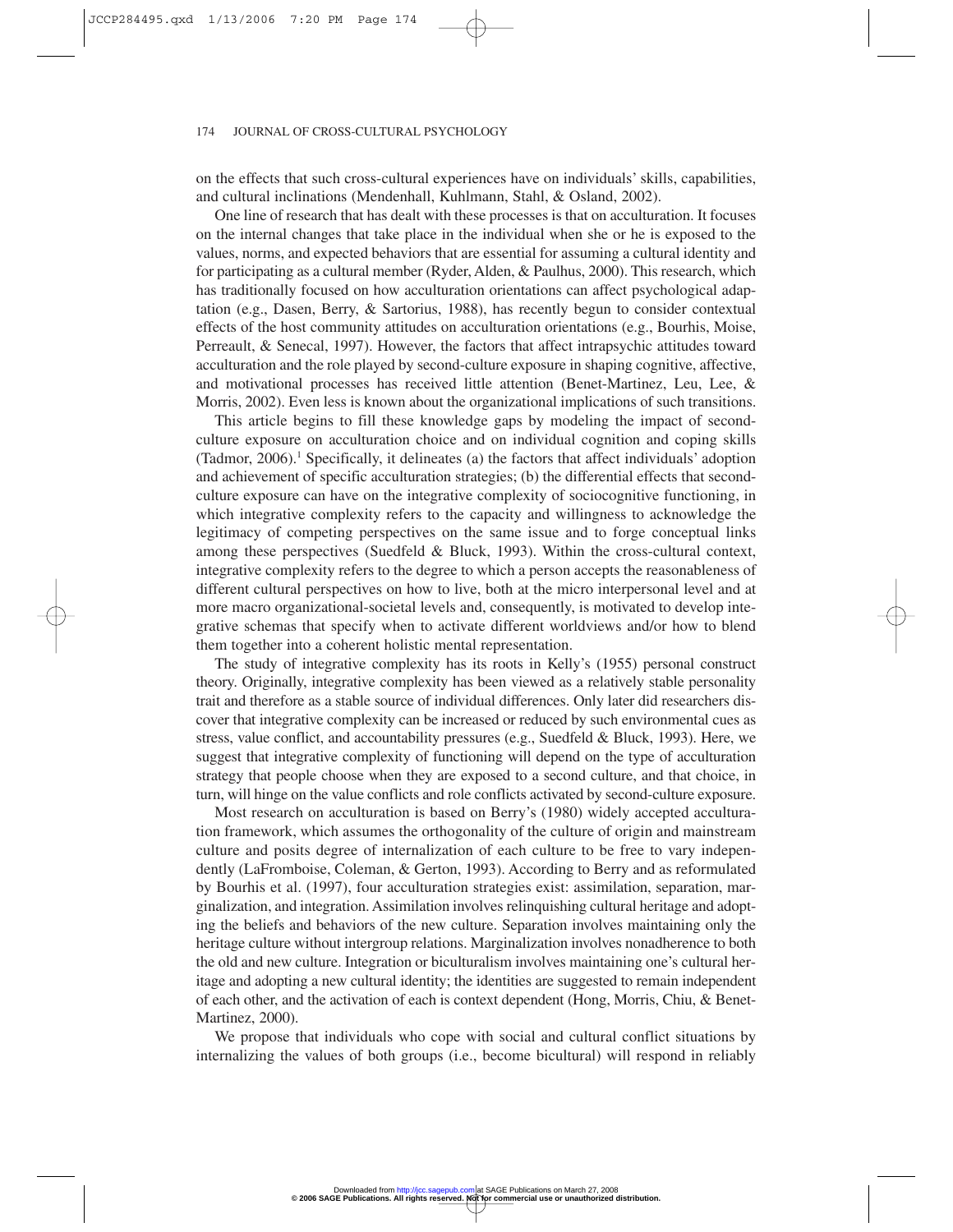more complex ways than those who choose to adhere to the values of only one cultural group (i.e., become separated or assimilated). The choice of acculturation strategy will depend on the combination of internal and external accountability pressures faced by the individual. The model, based on an extensive body of work on value pluralism and accountability (e.g., Tetlock, 1986, 1992, 2002) outlines the mechanisms via which such differences in acculturation choice and integrative complexity are likely to arise.

The article is divided into three sections: (a) an overview of the model and the three simplifying assumptions on which it is based; (b) a description of the specific steps in the model that captures the mechanisms via which acculturation choice occurs and, which consequently, is hypothesized to affect integrative complexity; (c) an analysis of the implications of this model for understanding the acculturation process and expatriate job performance.

# **THE IMPACT OF SECOND-CULTURE ON ACCULTURATION AND INTEGRATIVE COMPLEXITY**

Culture provides people with well-established habits and scripts that guide their attitudes and behaviors. The Acculturation Complexity Model (ACM) maintains that when people enter new cultural settings, the cultural stimulus cues that would normally automatically activate these habits are no longer present. The resulting ambiguity about how to act, in turn, activates more self-conscious scrutiny of the environment in search of cues as to how to respond (Kiesler & Sproull, 1982; Louis, 1980). This constitutes Step 1 in the second-culture exposure model. During this step, people begin to notice the value differences between their old and new cultures. In Step 2, it is suggested that the choice of acculturation strategies will depend on whether people become accountable to a single or mixed audience and on the degree that people gravitate to the values of each culture.

Step 3 of the model clarifies why, depending on the prevailing type of accountability pressure, the dissonance people feel between the two cultural value systems can range from minimal to severe. Step 4 shows why these varying levels of dissonance will demand varying levels of integrative complexity in acculturation-coping responses (Tetlock, Peterson, & Lerner, 1996). Finally, Step 5 of the model addresses whether these modes of resolution will generalize to other culturally related domains and discusses how a specific acculturation strategy is ultimately achieved (see Figure 1).

Before explaining each step, it is useful to lay out the simplifying assumptions underlying our analysis. First, although we agree with self-categorization theorists (e.g., Turner, Hogg, Oakes, Reicher, & Blackwell, 1987) that people have multiple identities (e.g., American, doctor, woman), we also agree with the distinctiveness model of the spontaneous self-concept (McGuire, McGuire, Child, & Fujioka, 1978) that there are conditions under which particular identities are likely to become particularly salient. One such condition arises when people move into a new culture with its own long-standing traditions (Sussman, 2000), and old cultural identities become salient.

Second, although people do not answer a dichotomous yes or no to Berry's (1980) acculturation questions of retaining cultural heritage and adopting a new culture, for simplicity's sake, we begin by positing that they do, and that their responses remain constant throughout the acculturation process (e.g., an individual who chooses biculturalism early in the acculturation process also chooses that strategy at every other stage in the process). Because we suggest that choice of acculturation strategy depends on the accountability pressures an individual experiences, we furthermore assume that these accountability pressures remain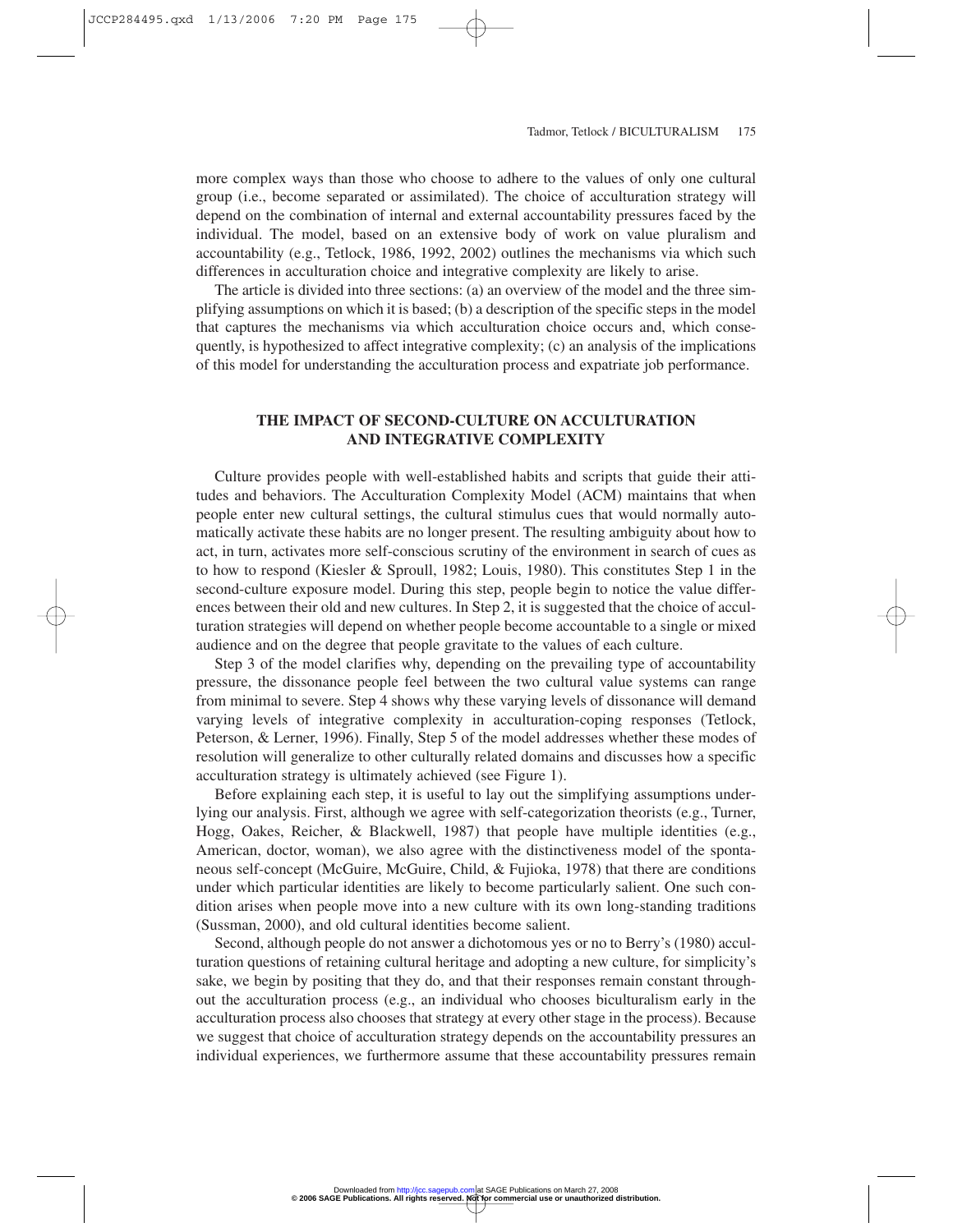

**Figure 1: Model Overview**

constant. Finally, we assume that there is a minimal level of conflict between the value sets of the two cultures to which the individual is exposed.

# **STEP 1: INCREASING THE SCOPE OF ATTENTION THROUGH EXPOSURE TO A NEW CULTURAL CONTEXT**

#### **EXPOSURE TO A SINGLE CULTURE: THE BASIS FOR AUTOMATIC ATTENTION**

Any realistic social environment encompasses an extreme array of complexity in both the number and the kinds of stimuli to which people can pay attention. Because there is a limit to how much information a person can process at a given time, people create mental schemas or scripts that simplify the environment by reducing its complexity into manageable chunks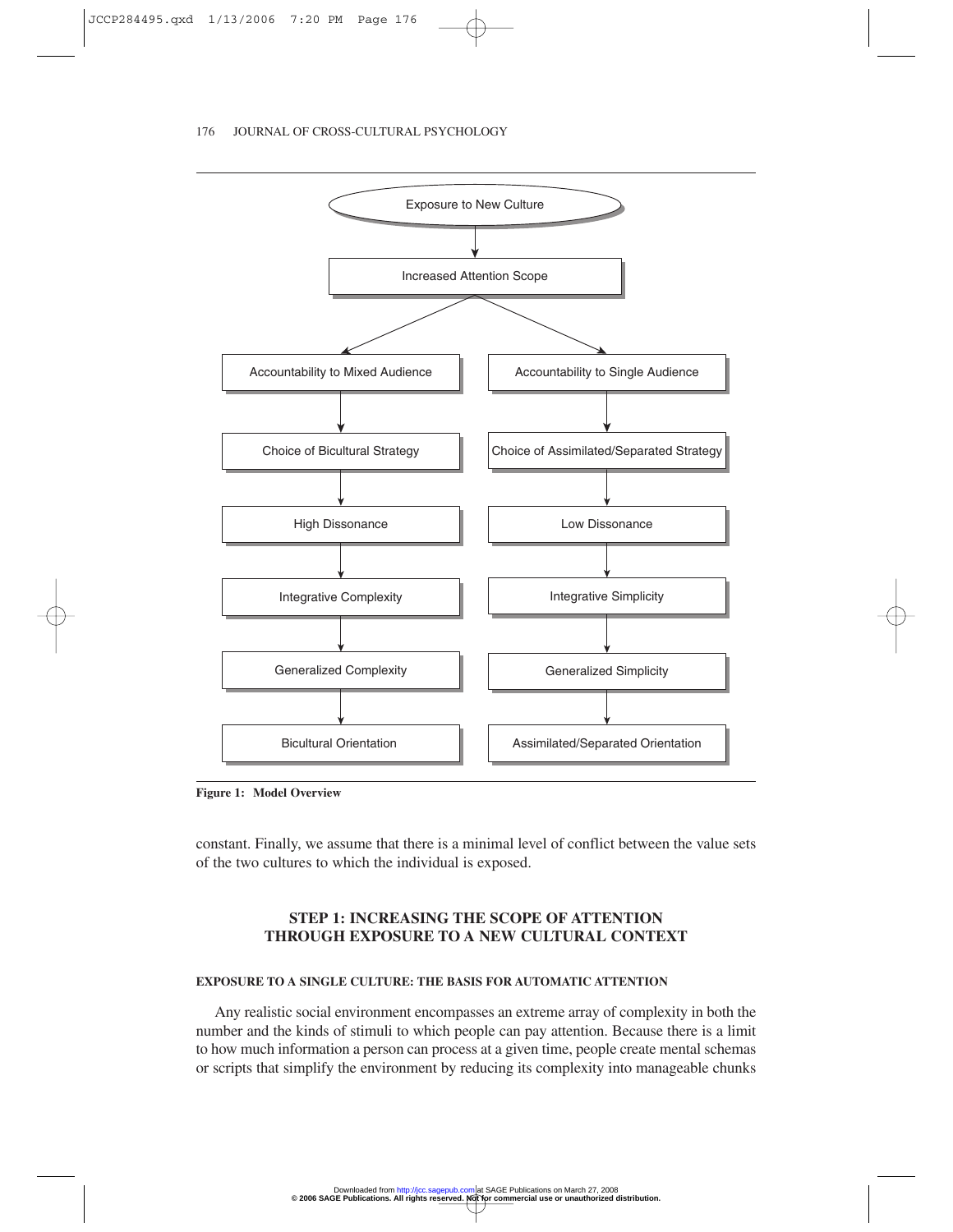(Bruner, 1957). People use these perceptual schemas to automatically process information and to efficiently guide their interpretation of and responses to familiar social situations (e.g., Louis & Sutton, 1991).

The schemas are derived from our past social interactions. They depend on the activation of values, expectations, and other endogenous factors (Thomas, 2002). Because the most fundamental source of value differences is culture (Kitayama, Duffy, Kawamura, & Larsen, 2003), culture becomes the basis for the perceptual filters, such as schemas and scripts, that people rely on to guide their attention (Markus & Kitayama, 1991; Rosch, 1975; Triandis, 1975). The schemas created by culture become chronically accessible and automatically filter how individuals view their world (Briley  $& Wyer, 2001$ ). Because different cultures value different things, different cultures notice different things. For example, research suggests that East Asians' collectivistic nature brings with it greater attention to the field, whereas American individualistic focus produces greater attention to the object (Nisbett, Peng, Choi, & Norenzayan, 2001).

However, when the unexpected occurs, reliance on automatic processing becomes insufficient. In new circumstances, people need to become engaged in analyzing their environment and give more thought to what they had previously been filtering out.

## **EXPOSURE TO A NEW CULTURAL CONTEXT: INCREASE IN ATTENTION SCOPE**

Researchers have suggested that a person will switch from automatic to conscious attention in new situations that contain much ambiguity and when previous modes of behavior seem inadequate (e.g., Louis & Sutton, 1991). Encountering a new culture is such a situation. An individual in a new culture encounters unfamiliar norms, values, and basic assumptions (Louis, 1980). That his or her previous ways of viewing the world are inappropriate will quickly become evident from nonverbal universal signifiers of disapproval such as frowns, scowls, and glares that norm enforcers in the new culture will provide. These cues will cause the individual to realize that something is amiss and that she or he can no longer rely solely on previous response routines. By switching to a conscious attention mode, an individual continues to view the world through her or his existing perceptual schemas but also begins to notice things she or he would normally have filtered out (Louis & Sutton, 1991). These are the things that members of the new cultural group notice routinely or automatically. Thus, her or his scope of attention will increase.

Because perceptual differences between two cultures are rooted in difficult-to-detect values and normative prescriptions (e.g., Peng & Nisbett, 1999), a person who relies on more effort-demanding conscious processing will be better positioned to notice the discrepancies between the new and old cultures. For example, an East Asian who comes to live in America will begin to notice that people feel less defined by their in-groups and more by their personal accomplishments (e.g., Triandis, Brislin, & Hui, 1988). These cultural differences are at the heart of the dissonance acculturating individuals will experience. But the level of dissonance felt by acculturating individuals will depend on the type of accountability pressures they experience.

# **STEP 2: ACCOUNTABILITY DETERMINANTS OF ACCULTURATION STRATEGY**

Researchers have paid considerable attention to the relation between demographics, personality, and situational characteristics and the propensity to adopt different acculturation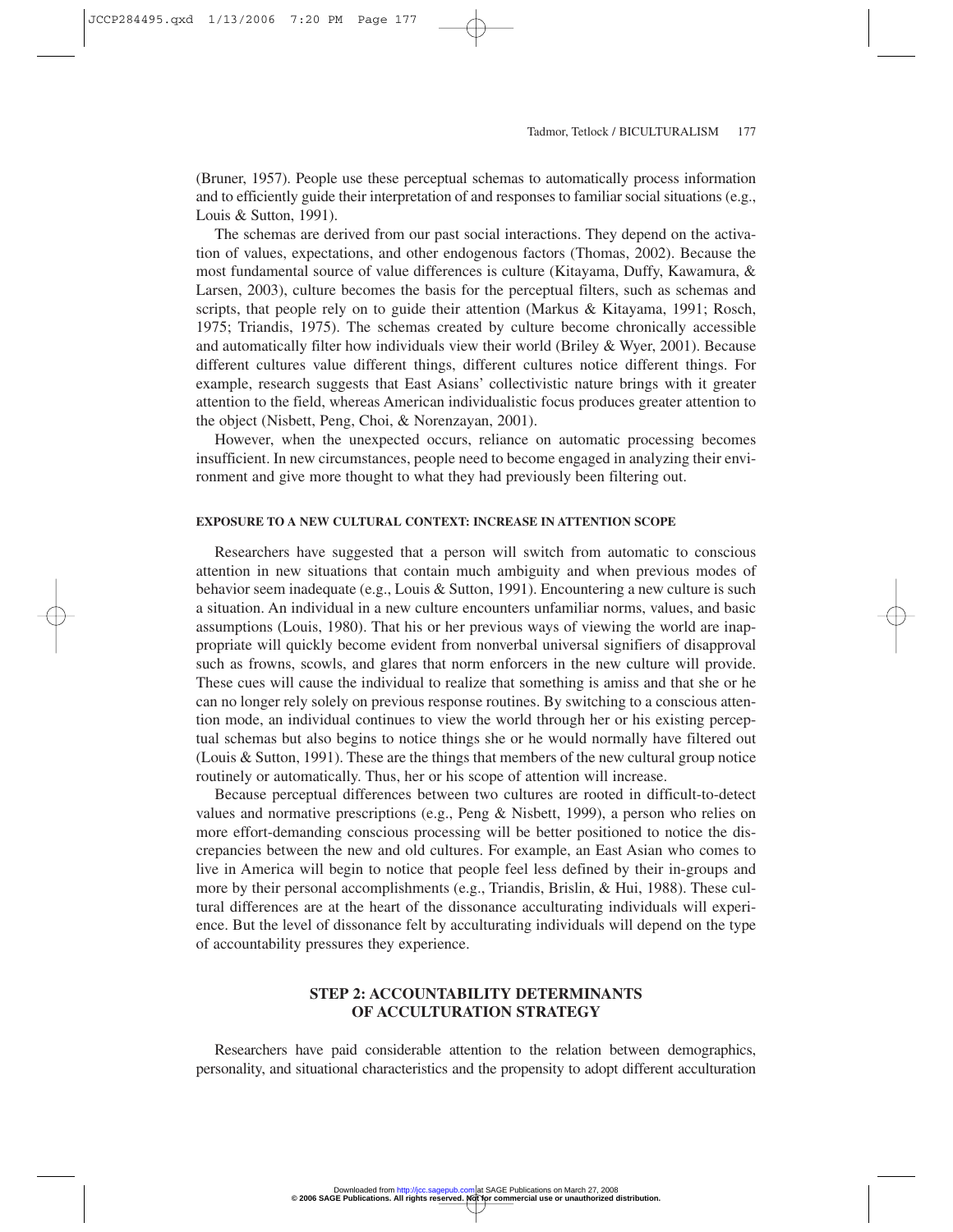strategies. These potential predictors include gender, motivation, friendship ties, voluntariness, and the permanency of the move (e.g., Berry, Kim, Minde, & Mok, 1987). From our perspective, what these characteristics have in common is that they all affect the type of accountability pressure a person will feel.

#### **ACCOUNTABILITY**

People do not operate in a social vacuum; they must interact with others via shared norms and practices. Accountability refers to the need to justify one's thoughts and actions to significant others in accord with these shared norms. Failure to do so can lead to varying degrees of censure (Tetlock, 1992). This pressure to account for their behavior is rooted in people's fundamental need for social approval, whether as an end in itself, as a way to bolster their self-worth, or as a way to procure power over scarce resources (Tetlock, 2002). How people respond to accountability demands will depend, however, on the types of accountability pressure they experience.

Accountability pressures can come from inside or outside the individual. External accountability refers to the matrix of interpersonal accountability relationships in which an individual is engaged with significant others. The accountability matrix can be defined as the set of all relationships in which the individual feels she or he must answer to others for particular beliefs, attitudes, and behaviors. But the existence of an external audience is not necessary for the creation of accountability pressures. People will often internalize the voices of those with whom they feel strong affinity (Ashforth, Kreiner, & Fugate, 2000). This type of audience internalization makes it difficult to escape evaluative scrutiny (Tetlock, 2002).

The audience to whom the individual is accountable need not be uniform. It can represent a single unified set of values or a complex, even flatly contradictory set of values (e.g., Tetlock, 2002). Within the cultural context, a single audience refers to one composed of perspectives with a unified cultural orientation, whereas a mixed audience refers to one composed of at least two distinct cultural perspectives. From this standpoint, an exclusively Chinese audience constitutes a single audience, whereas a combination of Chinese and American individuals constitutes a mixed audience.

#### **ACCOUNTABILITY PRESSURES SHAPE SELECTION OF ACCULTURATION STRATEGIES**

Many factors affect the accountability pressures a person feels when entering a new culture. People's accountability pressures and, consequently, their choice of acculturation strategy "will depend to a large extent on the nature of the subjects' friendship and acquaintance patterns, and on the psychological functions that these relationships serve" (Bochner, 1982, p. 30). For example, Novakovic (1977) showed that the ethnicity of one's closest friends predicted acculturation patterns of Yugoslavian children living in Australia. With time, children with friends from both cultures became more bicultural than children with friends from only one cultural group. Arguably, having both Australian and Yugoslavian friends made them accountable to both cultural groups, thus increasing the probability that both cultures will be internalized.

The psychological functions that these relationships serve vary. With expatriates, for example, the accountability pressures they will feel may depend on the organization's reward strategy and on the explicit goals for the overseas assignment. Whether the individual is rewarded for getting acquainted with local culture or whether the person's tasks require him or her to act as an intermediary between members of the home and host cultures as opposed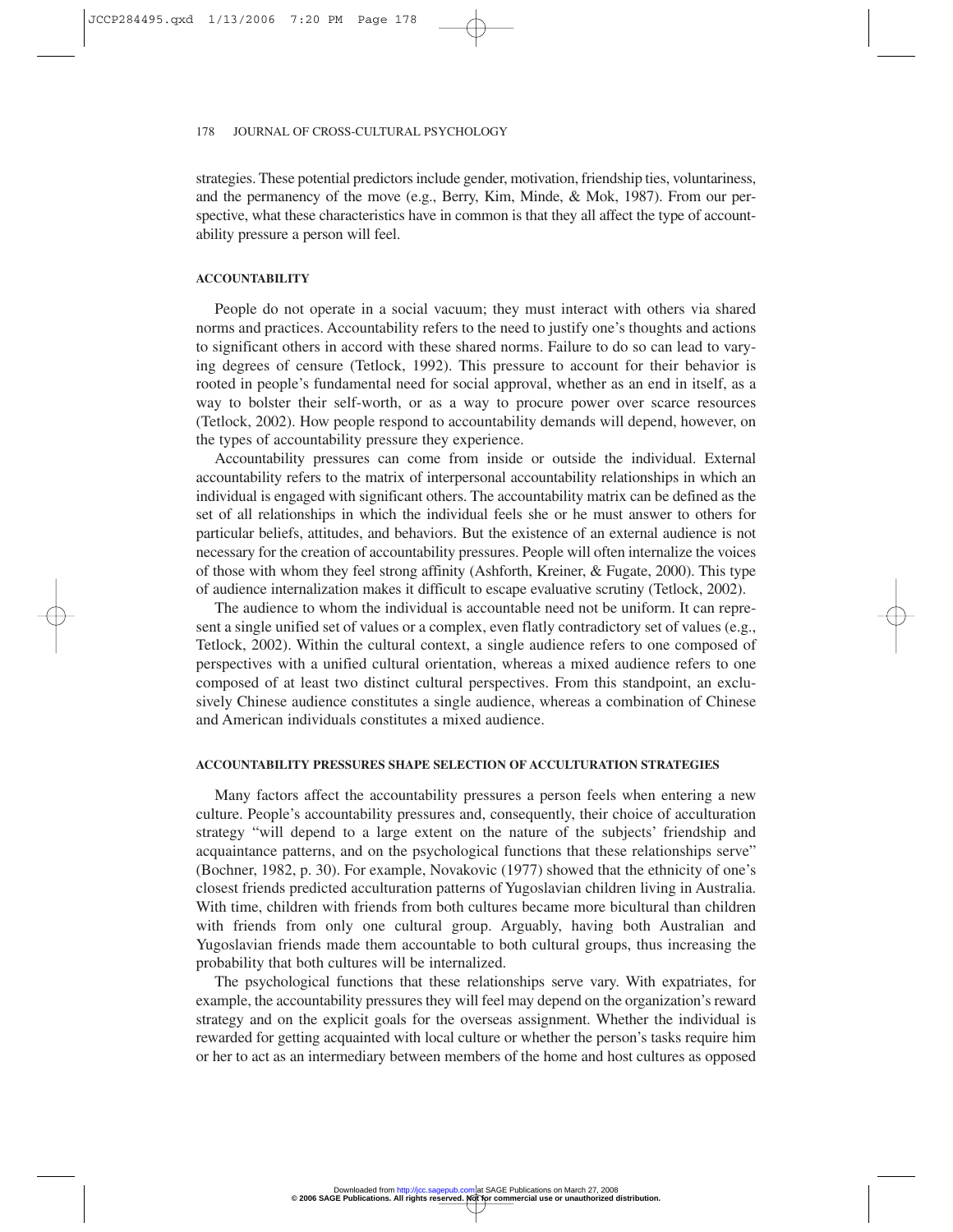to tasks that require him or her to interact with only one cultural constituency will influence the type of accountability pressure she or he will feel. The organizational structure also plays an important role in the type of audience the individual is likely to encounter. Multinational organizations vary in how much they customize their operations to the local culture. This results in differing degrees of how many locals as opposed to expatriates staff operations abroad and the degree to which policies, procedures, practices, and norms conform to host culture as opposed to the home culture. Additionally, how much a person truly enjoys being with members of each culture is likely to affect felt accountability pressures. What is critical is not objective reality but how the individual interprets that reality (Weick, 1977).

Ultimately, if individuals become accountable to a single audience, composed of only members from their old culture, then they will likely adopt a separated strategy and will maintain only the culture of heritage. Similarly, if individuals become accountable to a single audience composed of only members from their new culture, then they will likely adopt an assimilated strategy and will internalize only the new culture. In contrast, if individuals become accountable to a mixed audience composed of members from both cultures, then they will likely adopt a bicultural strategy and will internalize both cultures.<sup>2</sup> We suggest the following:

*Proposition 1:* Different types of accountability pressures will lead to the adoption of different acculturation strategies: A person who is accountable to a single audience composed of members of his or her cultural heritage will adopt a separated strategy; a person who is accountable to a single audience composed of his or her new cultural group will adopt an assimilated strategy; a person who is accountable to a mixed audience composed of both his or her old and new cultural groups, will adopt a bicultural strategy.<sup>3</sup>

At this point, it is important to stress that the individuals are not yet acculturated. They are neither assimilated nor bicultural. The type of accountability pressure they experience merely determines the choice of acculturation strategy. This is just the beginning of the acculturation process. Accordingly, we refer to individuals who are in the process of becoming acculturated as assimilating, separating, and biculturating, depending on the acculturation strategy they follow.

The type of accountability pressure a person feels will determine the strength of the felt dissonance between the value sets of the two cultures, and consequently, the mode of resolution chosen.

#### **STEP 3: EXPERIENCING DISSONANCE**

If culture is defined as the way a group of people solves problems and reconciles dilemmas (Schein, 1985), value differences between cultures will arise from the different solutions that different social groups have devised for dealing with these problems. When there is a meeting of two cultures that choose solutions that are incompatible with each other, conflict will result. This conflict creates stress for the individual (Kim, 1988).

The strain caused by such conflicts is experienced as aversive for three main reasons (see Festinger, 1964; Tetlock et al., 1996). First, people who are confronted with conflicting values find it cognitively difficult to make apples-and-oranges comparisons between them (e.g., how much harmony am I willing to give up to show that I have some of the American individualist in me?). Second, value conflict is emotionally painful. Most people who are faced with a situation in which they must sacrifice one important value for another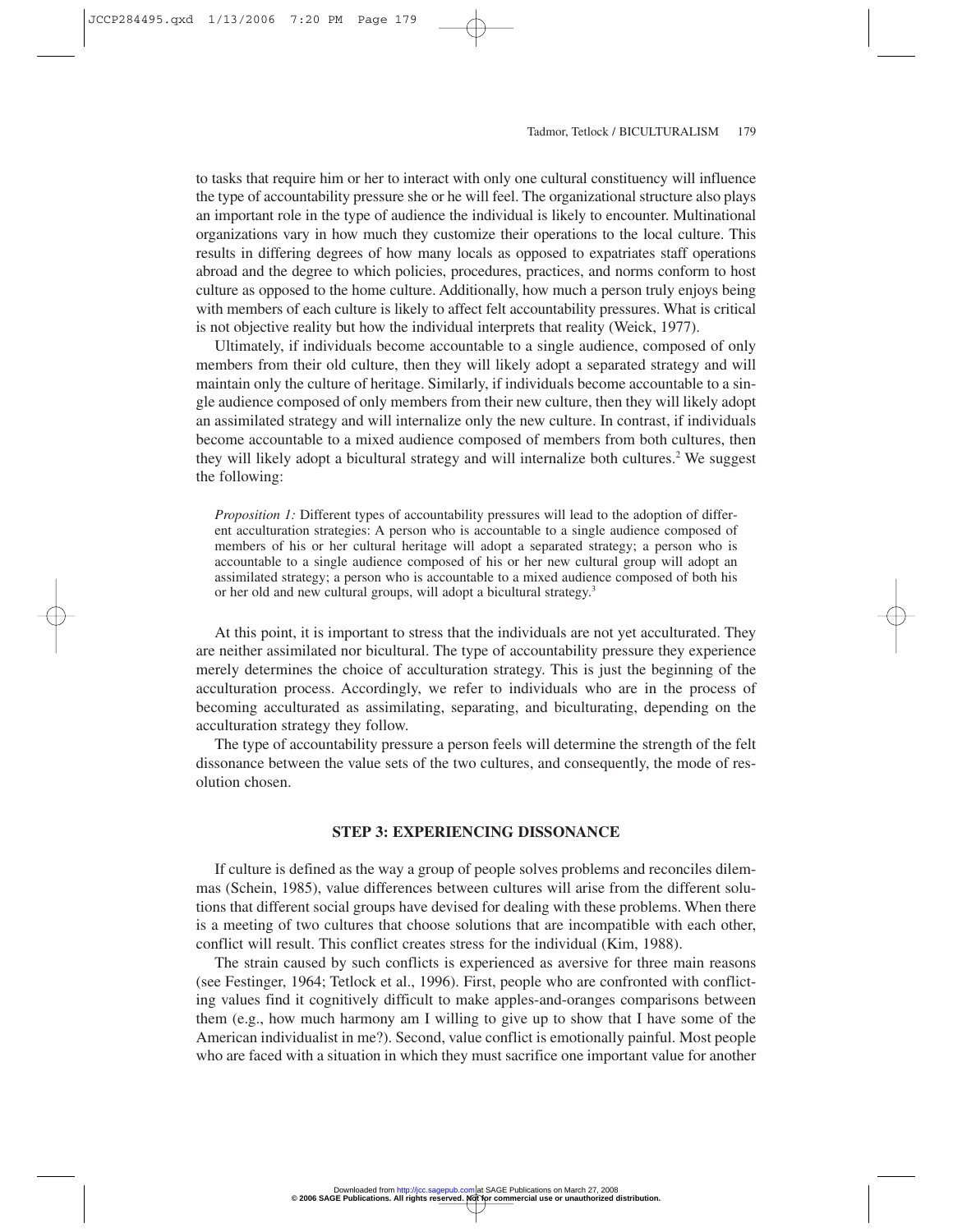experience dissonance. The more important the value, the more painful the experience of dissonance will be. Third, the need to make trade-offs between core values can be embarrassing: If one chooses one culture's values over those of another, one may feel or be made to feel that she or he is letting down the members of the rejected culture. The dissonance experienced, whether low or high, will depend on the exact configuration of accountability demands on the individual (Tetlock et al., 1996).

## **ACCOUNTABILITY EFFECTS ON DISSONANCE STRENGTH**

On encountering a new conflicting culture, a person may feel only slight dissonance and perhaps none at all. This can occur under two conditions. First, when a person is confronted with a situation that requires choosing between two value sets that are held with unequal strength, she or he will experience low dissonance (Tetlock et al., 1996). This will occur when a person believes more strongly in either the old or the new cultural identity; when she or he is internally accountable to a single audience. Second, an individual will also experience low dissonance when, unconstrained by prior commitments, she or he is confronted with a single external audience whose views are known, either from Culture A or B (Tetlock, 1992). Under such conditions, when inconsistent cognitions are not accessible simultaneously, dissonance discomfort will be reduced (McGregor, Newby-Clark, & Zanna, 1999).

*Proposition 2:* Accountability to a single audience, either internal or external, will lead to a low level of dissonance.

Given that we have suggested that assimilating and separating individuals will likely be accountable to a single audience (Proposition 1), we suggest the following:

*Proposition 3:* When confronted with a cultural conflict, assimilating and separating individuals will experience a low level of dissonance.

In contrast, dissonance will be high under two conditions. First, dissonance will be high when the person strongly and equally gravitates to both cultural orientations and perceives conflicting values as equally important and strong (Tetlock et al., 1996). This will occur when the person is internally accountable to a mixed audience. Second, when the person is accountable to an external audience of significant others with mixed cultural orientations, the two cultures are simultaneously accessible, and the dissonance discomfort will be maximized.

*Proposition 4:* Accountability to a mixed audience, either internal or external, will lead to a high level of dissonance.

Given that we have suggested that biculturating individuals will likely be accountable to a mixed audience, we further suggest the following:

*Proposition 5:* When confronted with a cultural conflict, a biculturating individual will experience a high level of dissonance.

On the surface, this claim may appear to contradict existing theories on biculturalism such as Hong et al.'s (2000) frame-switching theory. This theory suggests that biculturals can have two cultural networks, even if contradictory, because at any given time, they are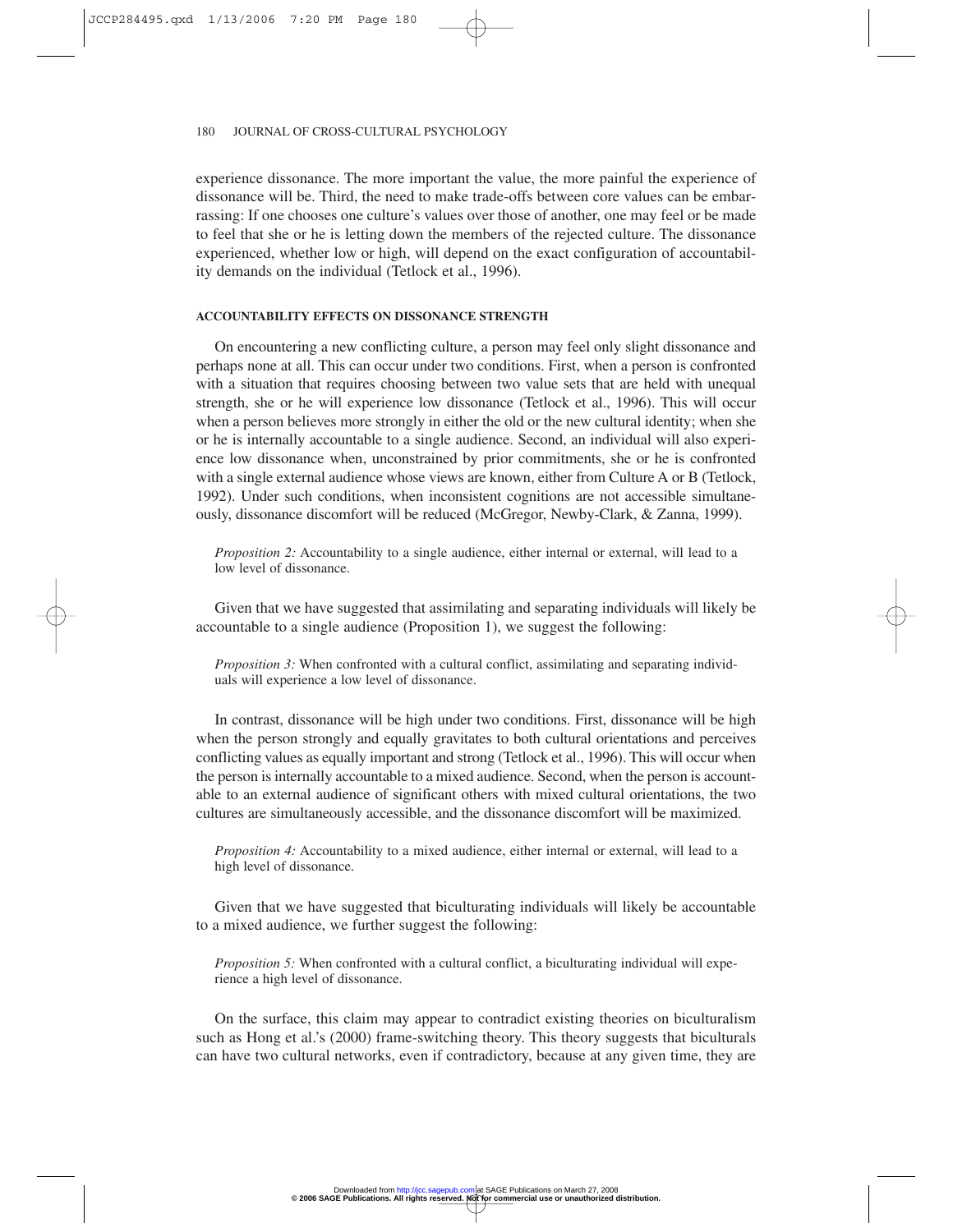#### Tadmor, Tetlock / BICULTURALISM 181

guided by only one network, and therefore no dissonance will result. Predicated on this assumption of mutual exclusiveness, researchers within the frame-switching framework have relied on experiments in which bicultural individuals are primed with specific cultural constructs of either Culture A or Culture B, but never both. Indeed, by not priming both cultures simultaneously, these researchers have artificially limited the possibility of biculturals experiencing dissonance. A notable exception is the work of Benet-Martinez and colleagues who have argued that not all biculturals are quite so unencumbered by their dual cultural identities and have suggested that less integrated biculturals are more likely to experience greater tension and respond in culturally incongruent ways when primed (e.g., Benet-Martinez et al., 2002).

Importantly, frame-switching researchers are describing a point in time at which the person is already bicultural, when the new cultural network has already been internalized. They explain how information about cultures is cognitively represented, but they do not elucidate the process of internalization. In contrast, our focus is on the process of becoming bicultural when the new cultural network has not yet been internalized and therefore the values of the two cultures can be activated simultaneously and conflict can result. It is possible that the biculturals referred to by Benet-Martinez as low on integration, are people who are still in the process of becoming bicultural and who have not yet resolved the tension between the two cultures.

Some indirect evidence that biculturals can indeed experience sharp conflict during the acculturation process comes from research on adjustment which shows that the process of becoming bicultural can be highly stressful (e.g., Bochner, 1982; Gil, Vega, & Dimas, 1994). This stress is suggested to stem from the exposure to cultural conflicts and from the challenges that stem from internalization of different sets of cultural demands, interpersonal expectations, and negative stereotypes (e.g., Rogler, Cortes, & Malgady, 1991). Perhaps it is only once internalization is complete that the two cultures can remain separated and without conflict.

Once dissonance is experienced, the individual is prompted to adjust his or her behavior and/or cognition to restore alignment with the environment (Festinger, 1964). Proximally, the motivation to reduce cognitive discrepancy stems from the need to reduce negative emotion, but distally, the motivation stems from the requirement for effective action (Harmon-Jones, 1999). The individual must choose which path to follow. Depending on the strength of the dissonance experienced, different levels of mental effort are required for its resolution (Abelson, 1959).

# **STEP 4: RESOLVING DISSONANCE THROUGH INTEGRATIVE COMPLEXITY**

According to the revised value pluralism model (Tetlock et al., 1996), when a person feels only low dissonance, cognitively simple solutions will alleviate the negative emotions created by the cultural differences. When the felt dissonance is high, more cognitively complex solutions must be used. We discuss these in turn.

#### **LOW DISSONANCE BETWEEN TWO CULTURES AND COGNITIVE SIMPLICITY**

When dissonance is low, people will prefer information that supports their opinion and will ignore information that favors a different opinion (Mills, 1999). They will be "unwilling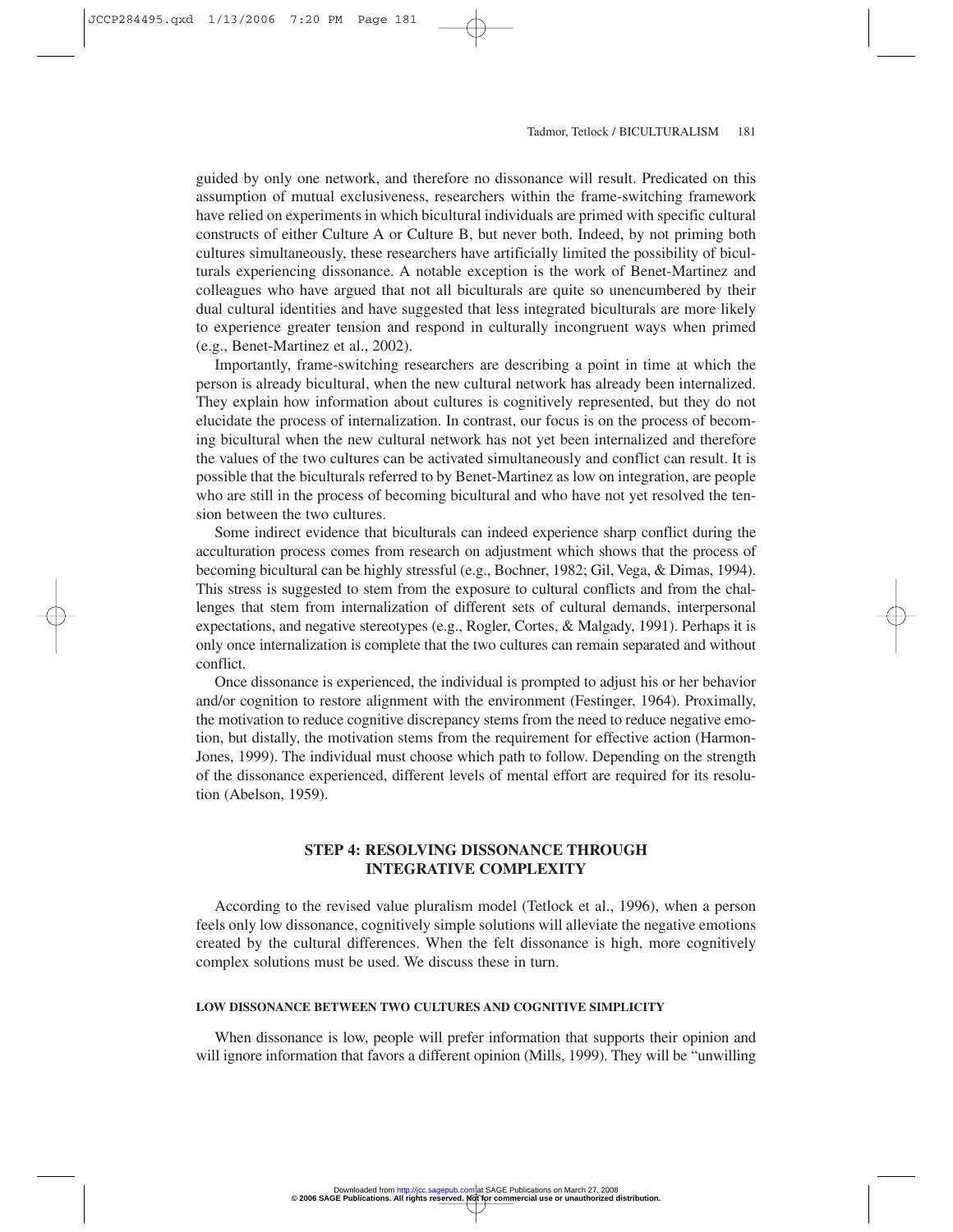to entertain the veracity of alternative beliefs. . . [and this is] likely to manifest [itself in] less complex thinking" (Conway, Schaller, Tweed, & Hallett, 2001, p. 245). In the hierarchy of resolution attempts, the simple solution of denying one element while bolstering the other a process that Festinger (1964) termed the *spreading of alternatives*—will suffice to resolve the dissonant reaction (Abelson, 1959). This is the situation confronting a separating or assimilating individual.

## **HIGH DISSONANCE BETWEEN TWO CULTURES AND COGNITIVE COMPLEXITY**

When strong dissonance is experienced, the simple solution of bolstering one culture's values and denying the other culture's values will not alleviate the conflict. In a culturally mixed audience, each constituency possesses strong arguments in defense of its own position, and counterarguments cannot simply be ignored. In such a situation, the person will most likely have to choose preemptive self-criticism, carefully weighing the merits of the alternative perspectives and forming connections and reasonable trade-offs among them (Tetlock, 2002). This more effortful route requires the individual to acknowledge the legitimacy of both sides and respond to criticism from both sides. It requires the use of more effort-intensive solutions such as differentiation and integration, which are the two components of integrative complexity (for empirical support, Green, Visser, & Tetlock, 2000; Tetlock, 1986). Under such circumstances, "people will turn to 'conceptually integrated' strategies that specify when, why, and to what degree, one value should prevail over another" (Tetlock et al., 1996, p. 28). This is the situation the biculturating individual is faced with.

Empirical support for biculturals' increased complexity comes from research that suggests that increased cultural learning is reflected in the development of more complex cognitive structures for perceiving the host environment (Kim, 1988). The internalization of new cultural knowledge is expected to lead to greater differentiation of stimuli within that cultural domain and, therefore, will lead to increases in complexity (Davidson, 1975; Kim, 1995; Triandis, 1975). Arguably, the more cultures one is exposed to, the greater differentiation and integration that is possible. Indeed, Antonio et al. (2004) found that participants who reported having more diverse racial contacts showed higher integrative complexity in reasoning about policy issues.

Following the predictions of the value pluralism model (Tetlock, 1986), we suggest that when dissonance is low, individuals will choose cognitively simpler solutions than when dissonance is high. Within the context of acculturation, given that we have suggested that separating and assimilating individuals will experience a low level of dissonance (Proposition 3) and that biculturating will experience a high level of dissonance (Proposition 5), we hypothesize the following for when one is confronted with a cultural conflict that arises from cultural discrepancies between the old and new cultures:

*Proposition 6:* Assimilating and separating individuals will reach less cognitively complex solutions than will biculturating individuals.<sup>4</sup>

But internalizing a cultural identity is not an instantaneous process in which a person confronted by a new culture experiences dissonance, resolves it, and internalizes a new identity. Learning the ropes of a new culture involves exposure to diverse forms of conflict with time. As acculturation proceeds and more facets of the new culture become known, more conflicts will be experienced, each demanding resolution (Stryker & Statham, 1985).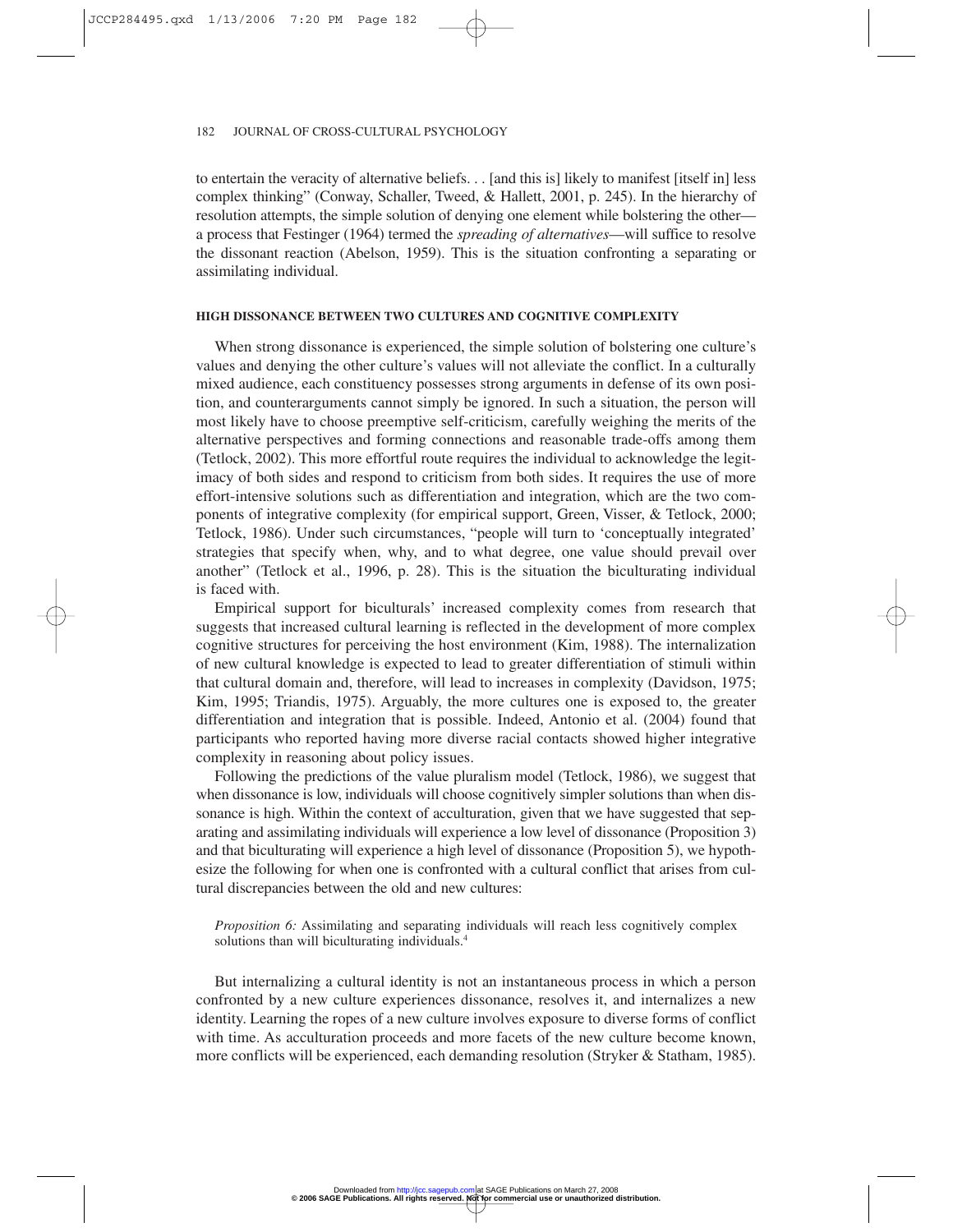In Step 5, we argue that with repeated exposure to cultural conflicts, people begin to develop automatic coping responses to such conflicts.

# **STEP 5: GENERALIZING INTEGRATIVE COMPLEXITY-REPEATED EXPERIENCES OF DISSONANCE**

Little is known about the phenomenon of repeated encounters with dissonance-provoking problems and its possible effects on automatic response tendencies. However, learning research suggests that individuals will tend to employ a mode of resolution that has worked well in the past, even if removed from the original context in which the resolution mode was learned (Strickler & Bonnefil, 1974). If a mode of resolution is positively reinforced, it becomes validated as a useful coping mechanism in similar situations as well (Schwartz & Robbins, 1995). Therefore, when confronted with a similar dissonance-inducing situation in the future, an individual is likely to use the same level of integrative complexity that has worked in the past to resolve it. It becomes a learned-adaptive technique for conflict resolution. We suggest that the specific conflict-resolution style, simple or complex, that is repeatedly and positively reinforced will become the dominant response style of an individual confronted with a new dissonance-evoking situation.

Some may argue that people often fail to use analogies spontaneously and that they often attempt to solve a problem using general knowledge (e.g., Gick & Holyoak, 1983). However, there is evidence that people do often base their decisions on the level of similarity between their present situation and specific previous events (Abelson, 1976). Moreover, some evidence suggests that if a person possesses a certain level of complexity in one domain, it is likely to transfer to another domain, particularly if the two domains share certain components (Streufert & Swezey, 1986). The key is that there must be some functional equivalence between the original context in which a certain response was reinforced and the new context (Markman & Gentner, 1993). The more shared features past and present situations have in common, a minimal threshold of activation will be exceeded, and the person will more likely spontaneously use the past experiences as clues for solving the new situation (Holyoak & Koh, 1987).

#### **THE CASE OF ACCULTURATION**

Within the context of acculturation, the resolution style is learned in situations that evoke cultural dissonance. Therefore, generalizability should be expected only in domains that evoke underlying culturally laden values. When the person is confronted with another conflict that deals with cultural differences, there are likely to be enough shared characteristics between this new and the previous conflict situations to reach the minimal level of activation that will make the old situation a reliable analog. For example, if a biculturating Chinese American solves a conflict between face saving and honesty through an integratively complex solution and this is positively reinforced, she or he is more likely to treat this conflict situation and mode of resolution as a relevant analog when she or he is confronted with a conflict between expressing emotions and remaining professional with colleagues (Sanchez-Burks, 2002). Through successive encounters with dissonance-evoking situations, repeated enactments and positive reinforcement of the resolution style will evoke an automatic dominant response in a person's repertoire of coping mechanisms. As long as the individual interprets situations similarly, they will activate similar appraisals,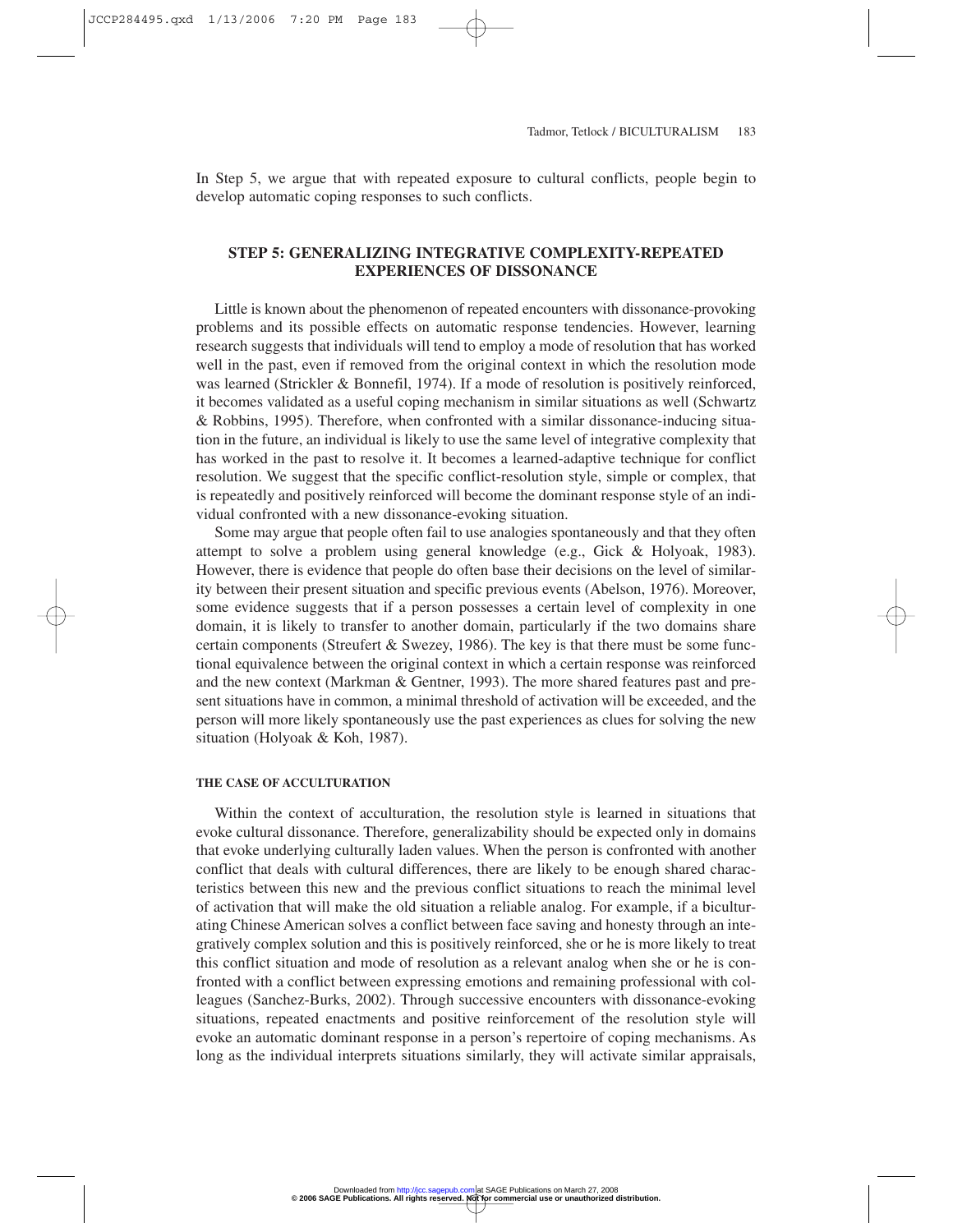expectations, values and goals, and, consequently, will elicit similar solutions (Shoda, Tiernan, & Mischel, 2002). We, therefore, hypothesize the following:

*Proposition 7:* When confronted with any culturally related dissonance-evoking situation, biculturating individuals are more likely to resolve it in more complex ways than are assimilating or separating individuals.

Moreover, we argue that it is through the resolution of multiple instances of dissonance that acculturation takes place. Every cultural conflict that is resolved in a complex manner leads to the internalization of both sides. The more conflicts that are so resolved, the more bicultural the individual becomes. Second-culture exposure should, therefore, be considered a situational variable that will increase complexity if the individual is held accountable to both cultures and if the mode of resolution is consistently reinforced.<sup>5</sup>

As presented, the temporal sequencing suggested in the model is that the steps logically follow one another. Thus, for a person to experience dissonance and solve it, one first has to be confronted by a conflict and then be held accountable by a relevant audience. With time, with every completed cycle, the individual increases the probability of developing an automatic response tendency to culturally relevant conflict situations.

The sharp distinctions made between each step of the model are, however, for illustration purposes. In reality, steps may be intertwined, and an individual may iterate back and forth between the different steps. For example, once a person resolves a conflict, she or he may return to a more automatic attention mode until confronted with something novel that requires conscious attention and causes the cycle to begin again. However, once acculturation is complete, assimilated and separated individuals may revert to a narrower scope of attention in which they view the environment according to the prescriptions of the culture they choose to adhere to. In contrast, biculturals, by virtue of internalizing both cultural systems, are likely to sustain a wider attention scope.

Moreover, relaxing the assumptions on which the model is based allows us to better approximate real-life situations. Indeed, the accountability pressures people encounter during acculturation are not likely to be as stable as we have suggested but rather are likely to shift and waver depending on both situational and dispositional factors. For example, at work, the individual can be accountable to a different audience than when at home, or a more extraverted and open-minded individual may be more susceptible to accountability pressures exerted by members of the new culture than individuals lower on these traits (e.g., Hofstede & McCrae, 2004; Ryder et al., 2000).<sup>6</sup> Taken together, the varying intensities and focus of accountability pressures may ultimately be able to account for intermediate levels of acculturation and explain variations in levels of biculturalism.7 Finally, accountability pressures need not always precede acculturation choice, but rather their relationship may be bidirectional such as when an individual makes a conscious choice to adopt the host culture and thereby becomes internally accountable to it, regardless of the existence of external pressures.

It is also worth mentioning that in the model, we have treated the process of assimilating and separating as if they were interchangeable, both expected to lead to lower complexity than the process of biculturating. However, some may argue that assimilation and separation are not equivalent and often lead to distinct psychological outcomes. Whereas separation involves adherence to known values, assumptions, and codes of behavior, assimilation requires more than "wiping out the data on one's hard drive"; rather, it requires an active cognitive restructuring of the world. This active effort may, in turn, lead to intermittent levels of complexity—higher than those of separated individuals yet lower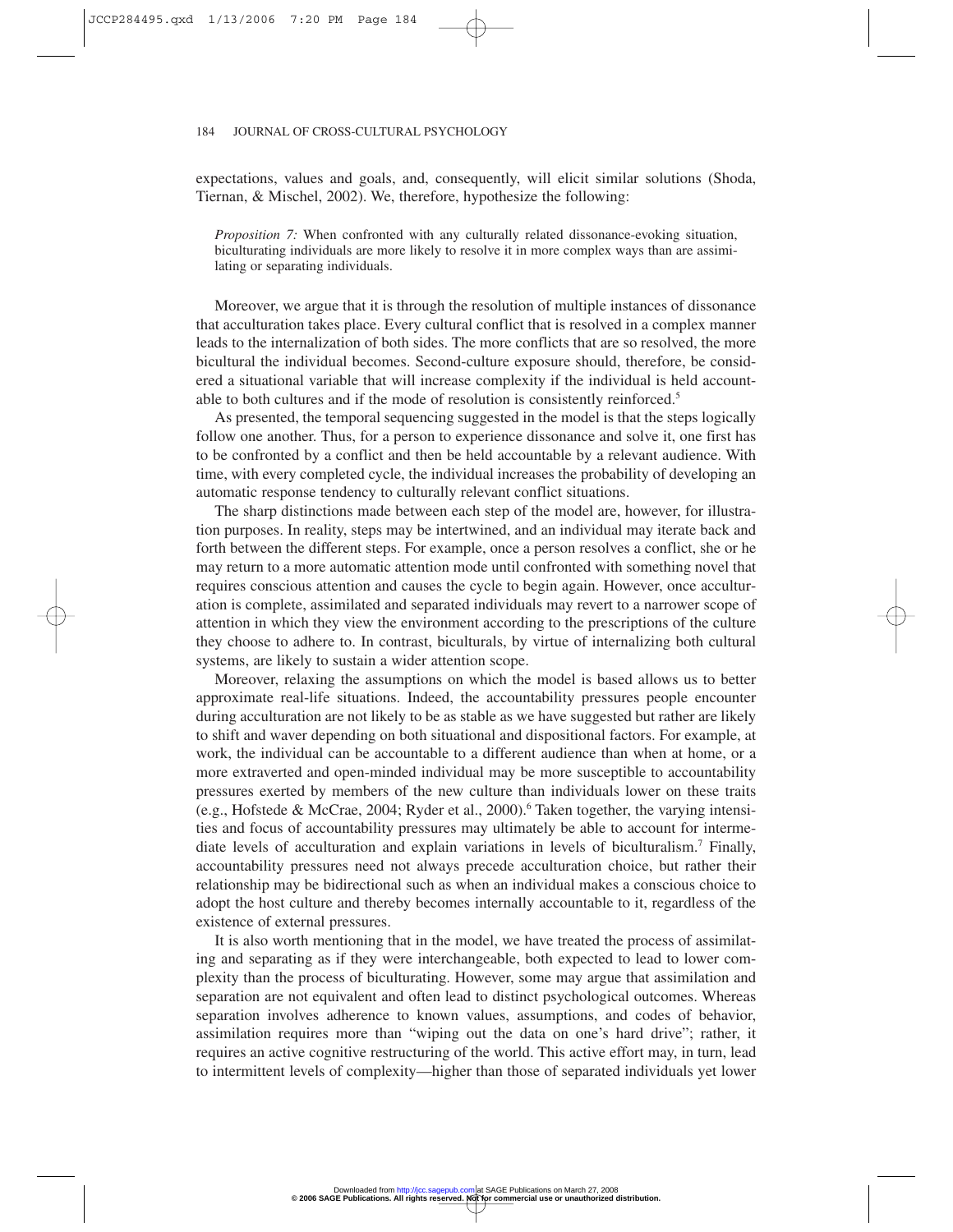than those of biculturals. Nevertheless, it is also possible that in the absence of a sense of accountability to members of the old culture, assimilating individuals are likely to be influenced by a relatively strong consensus regarding accepted practices in the new culture, which may reduce the dissonance they are likely to experience and thus minimize the cognitive effort they must exert. They may have to restructure the way they process information, but they ultimately will continue to view the world through a single cultural perspective and remain integratively simple.

Of course, boundary conditions on the model should be noted. The model should work best when the two cultures are different enough to be challenging but not so different as to be overwhelming. Researchers have long known that acculturation is a function of the size of the differences between the old and new culture (Smither, 1982). When the two cultures are very similar to each other, and individuals who cross over can function effectively by relying on their old cultural identity, they will not be motivated to expend mental effort in resolving minor discrepancies (Tetlock, 1986). When the two cultures are very different, the process of acculturation becomes correspondingly more difficult (Berry et al., 1987; Smither, 1982). Integrative solutions may be just too hard to figure out. Extreme value discrepancies may fall within an individual's latitude of rejection (Eagly & Chaiken, 1993) or be perceived as incommensurable (Tetlock et al, 1996). In such cases, people will prefer decision evasion tactics, such as buckpassing and procrastinating (Tetlock et al., 1996). Alternatively, the high stress may cause people to lock into rigid coping responses (Staw, Sandelands, & Dutton, 1981). It may also lead to hostile feelings toward the new country's values and customs (Kim, 1988).

Taken together, the above suggests that differences between two cultures need to be sufficiently large for people to experience conflict, but not overwhelmingly large. As Streufert and Swezey (1986) suggest, "As an individual is stressed, either by excessive or noxious stimulation or by stimulus deprivation, his or her capacity to differentiate and integrate may be diminished" (p. 81). Thus there appears to be an inverted U-shaped relationship between the size of the cultural differences experienced and the amount of cognitive change that could be expected (Eagly & Chaiken, 1993). The optimal range of difference, however, must be determined empirically. Perhaps, one useful method of gauging whether differences between two cultures falls within this range is to develop measures of cultural distance, such as those developed by Schwartz and colleagues (e.g., Sagiv & Schwartz, 2000). Location in multidimensional cultural space can then be used as a good approximation of how difficult integrating cultural differences can be.

### **DISCUSSION**

This article is aimed at increasing our understanding of internal processes of acculturation and its effects on cognition. Our main proposition is that accountability pressures affect choice of acculturation strategy and that biculturating individuals will be more integratively complex than assimilating or separating individuals because of the greater dissonance they experience during acculturation. Complexity, in turn, will determine the end result of acculturation.

The underlying assumption of the model is that biculturating individuals' greater complexity is a consequence of second-culture internalization and that social structure, viewed here as the accountability matrix confronting the individual, has lingering effects on cognitive development. It is useful, however, to distinguish between extreme situationalist and dispositionalist forms of our model. An extreme situationalist form would suggest that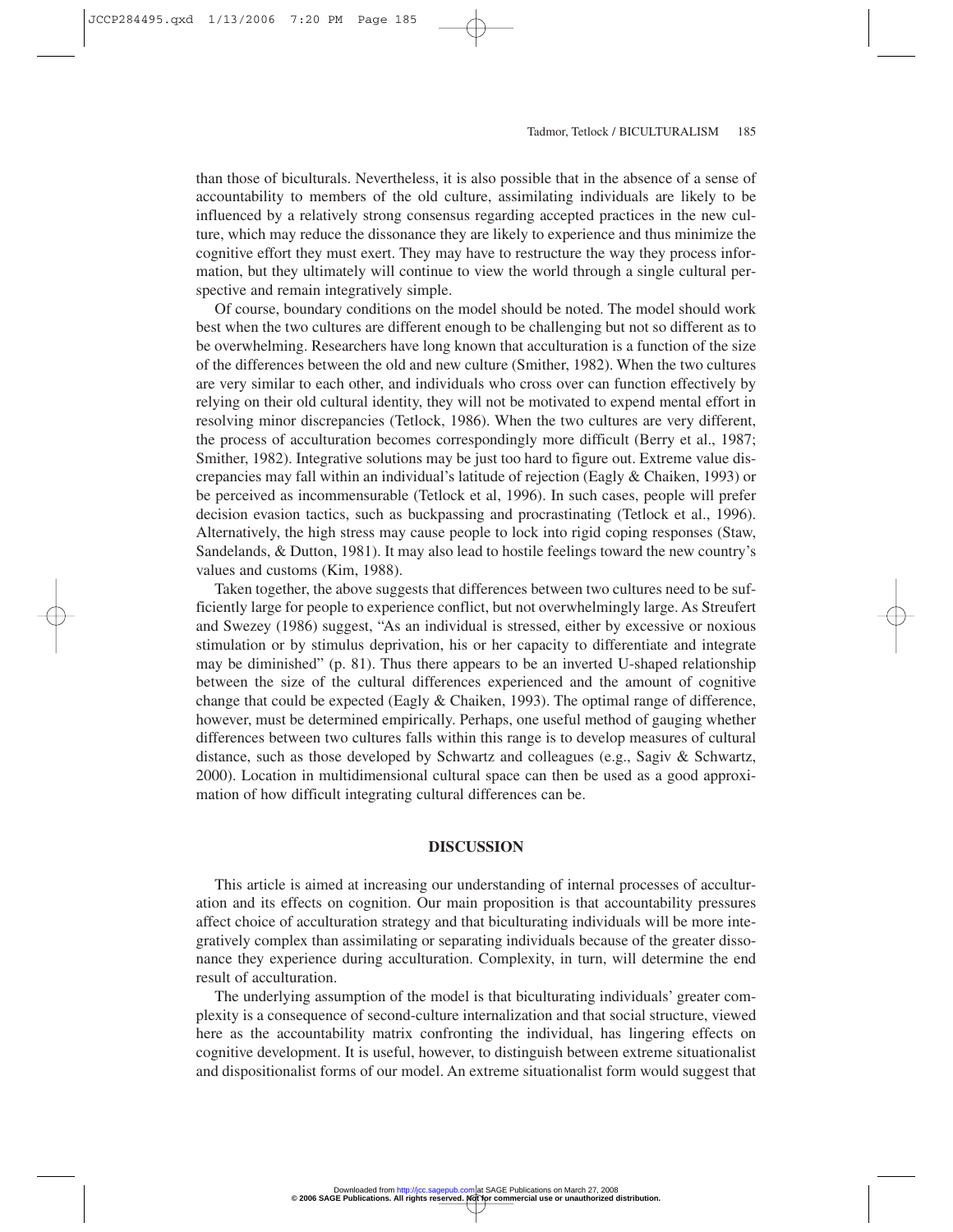high value conflict coupled with accountability to mixed audiences will lead all individuals to develop bicultural complexity, assuming they have the requisite ability for complex thinking and that the values can be feasibly combined. By contrast, an extreme dispositionalist model would reverse the flow of causality, so only those disposed to be integratively complex become bicultural (Kosic, Kruglanski, Pierro, & Mannetti, 2004).<sup>8</sup> Because complex individuals are more tolerant of dissonant or unbalanced cognitions (Crockett, 1965), they are more likely during acculturation to internalize the contradictory aspects of both old and new cultural perspectives. Of course, as is now widely conceded, both the situation and the personality interact to shape individual functioning (e.g., Mischel, 2004) so there is almost surely a reciprocal relationship between the two (Kohn & Schooler, 1978). Testing the strong reciprocal-determinism form of our model (the version we prefer) will require extensive longitudinal designs.<sup>9</sup>

Regardless, biculturating individuals' higher integrative complexity may have important implications for work performance and job placement. For example, high complexity may be particularly important for successful performance in managerial tasks that require an ability to be more open to disconfirming information, engage in more effective information search, and be comfortable with uncertainty (Streufert & Swezey, 1986). Streufert and Swezey (1986) suggest that integrative complexity will become more crucial "as a manager's responsibilities increase, as more complicated and contradictory information is encountered, as immediate and particularly long-term outcomes of decisions are less predictable and as strategy and tentative planning increase in importance" (p. 222). Nowhere may this be truer than in the case of managing across cultural borders in which contradictory information and unpredictability abound.

Biculturating individuals' complexity may be necessary to deal with the ambiguity and conflicts linked to overseas assignments or to cultural boundary-spanning jobs (Davidson, 1975; McCall & Hollenbeck, 2002; Tadmor, 2006). Biculturating individuals' broader cultural knowledge and higher integrative complexity may allow them to act as intermediaries, alleviating the difficulties associated with cross-cultural communication (Tadmor, 2004). It is possible, however, that in jobs that require newcomers to work mainly with individuals from a single culture, high complexity may become a liability because it causes biculturating individuals to get bogged down in insignificant details (e.g., Tetlock & Boettger 1989). And yet, integratively complex managers may be able to avoid these potential pitfalls if they cultivate a metacognitive capacity to switch between more complex and simpler ways of reasoning depending on what is more appropriate for a given situation (Streufert & Swezey, 1986). From a policy perspective, organizations may be able to explicitly espouse the specific types of acculturation strategies that are best suited for a role by deliberately catering the accountability pressures they create through, for example, tailored reward systems. What is more, when attempting to promote biculturalism, policy makers can also provide specialized training programs to help stimulate complexity for individuals who find it more challenging to reach such solutions on their own (Streufert, Nogami, Swezey, Pogash, & Piasecki, 1988). Although they may not reach complete integration, it is hoped that they will be able to achieve sufficient differentiation that will allow them to succeed (Gardiner, 1972).

# **CONCLUSION**

Intercultural contact is on a steep upward trajectory which makes understanding strategies of coping with second-culture exposure all the more critical. We have put forth a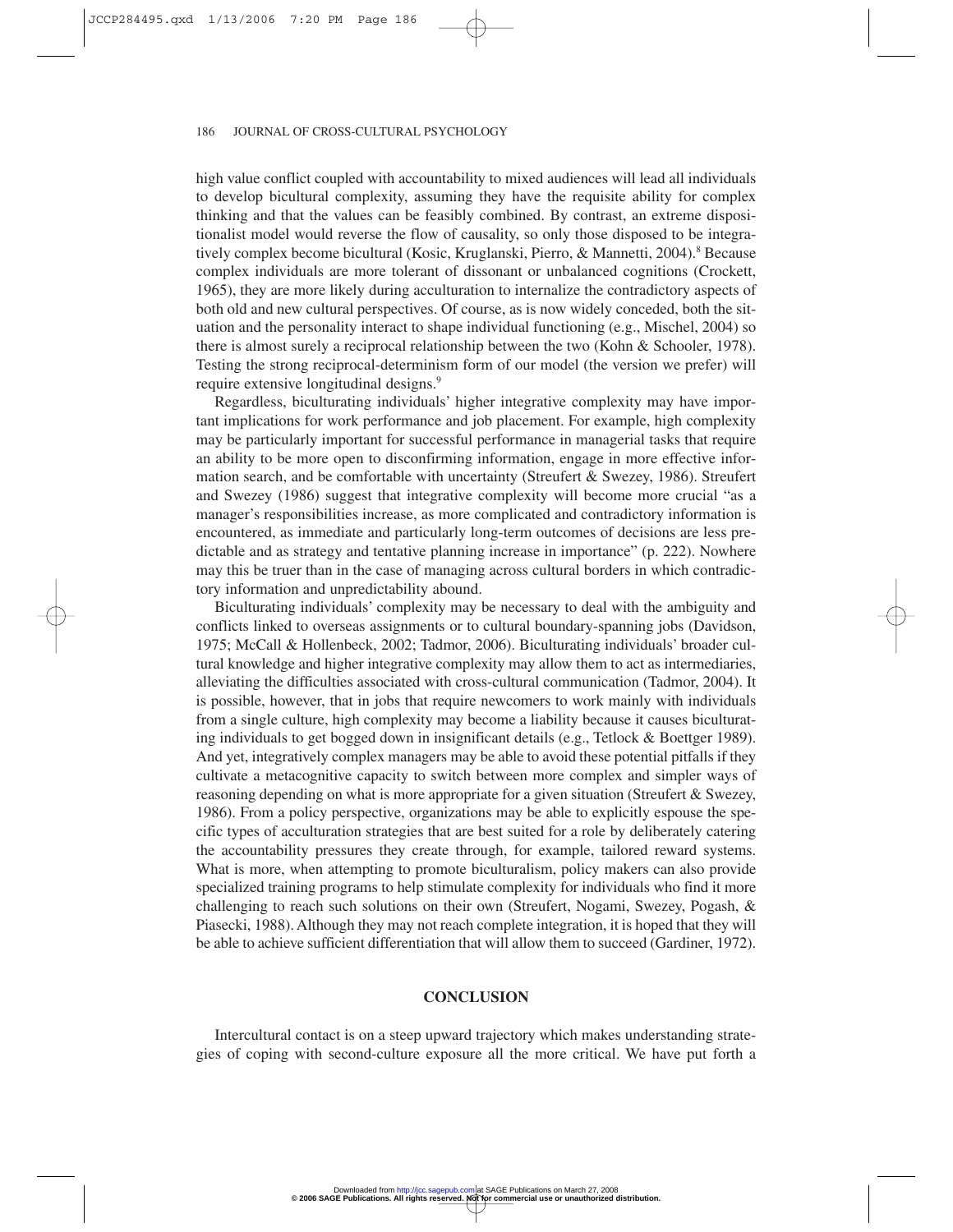model that specifies the processes via which cognitive changes are likely to occur. Building on previous work on the cross-pressures exerted by host and home communities during acculturation (Kim, 1988), we have highlighted the various types of intrapsychic restructuring likely to be triggered by various types of accountability pressures, with special focus on a pattern of adaptation, biculturalism, widely hypothesized to underlie successful adjustment.

#### **NOTES**

1. We use the word *choice* throughout to describe the process of selecting an acculturation strategy, but we do not mean to imply that this choice is necessarily under conscious control.

2. Because marginalization involves nonadherence to either the old or the new culture, marginalized individuals are not likely to feel accountable to either cultural group, and therefore we do not discuss them further.

3. The heavy-handedness of external pressures from members of the new culture to conform versus feelings of personal volition to choose how to act may moderate how much the individual takes the new culture to heart (Lepper & Greene, 1978). For example, reactance theory suggests that too strong of an external pressure to conform may cause a person to shift away from the advocated view in exactly the opposite direction (Brehm, 1966).

4. An internal locus of accountability is likely to raise the individual's level of scrutiny and self-involvement leading to even more effortful resolutions than when the locus is external (e.g., Leippe & Eisenstadt, 1999).

5. The question remains whether the greater complexity of biculturating individuals is specific to the cultural domain or part of a broader cognitive style. Work on integrative complexity in laboratory and archival settings suggest that the answer is itself domain specific (Suedfeld & Tetlock, 2001).

6. Of course, it is also possible that accountability pressures ultimately shape personality through acculturation. For example, McCrae, Yik, Tranpnell, Bond, and Paulhus (1998) found that, with time, personality profiles of Chinese immigrants increasingly resembled those of members of mainstream Canadian culture.

7. For example, two people may be externally accountable to a mixed audience and in the process of biculturating, but for one of them, elements of the old cultural identity may be so central to his or her self-identity that contrasting elements will never be internalized (Ashforth & Saks, 1996). This person may attempt to reduce dissonance by placing much greater weight on accountability to the traditional audience and ultimately become less bicultural than the other person.

8. Although Kosic, Kruglanski, Pierro, and Mannetti (2004) make no assumptions about biculturals, they suggest that people with high need for cognitive closure are more likely to become assimilated or separated because of their need for certainty. Need for closure is negatively correlated with integrative complexity (Tetlock, 1998).

9. Some could argue, for example, that because of their inherent dialectical way of thinking, East Asians may be more likely to become bicultural than will Americans because they may be equipped to negotiate intelligently in complex social interactions (Peng & Nisbett, 1999). However, whether they will ultimately become bicultural will depend on the pattern of accountability pressures they experience when exposed to a second culture.

#### **REFERENCES**

Abelson, R. P. (1959). Modes of resolution of belief dilemmas. *The Journal of Conflict Resolution, 3*(4), 343-352. Abelson, R. P. (1976). Script-processing in attitude formation and decision making. In J. S. Carroll & J. W. Payne

- (Eds.), *Cognition and social behavior* (pp. 33-45). Hillsdale, NJ: Lawrence Erlbaum.
- Antonio, A. L., Chang, M. J., Hakuta, K., Kenny, D. A., Levin, S., & Milem, J. E. (2004). Effects of racial diversity on complex thinking in college students. *Psychological Science, 15*(8), 507-510.
- Ashforth, B. E., Kreiner, G. E., & Fugate, M. (2000). All in a day's work: Boundaries and micro role transitions. *The Academy of Management Review*, *25*(3), 472-491.
- Ashforth, B. E., & Saks, A. M. (1996). Socialization tactics: Longitudinal effects of newcomer adjustment. *Academy of management Journal*, *39*(1), 149-178.
- Benet-Martinez, V., Leu, J., Lee, F., & Morris, M. W. (2002). Negotiating biculturalism- cultural frame switching in biculturals with oppositional versus compatible cultural identities. *Journal of Cross Cultural Psychology*, *33*(5), 492-516.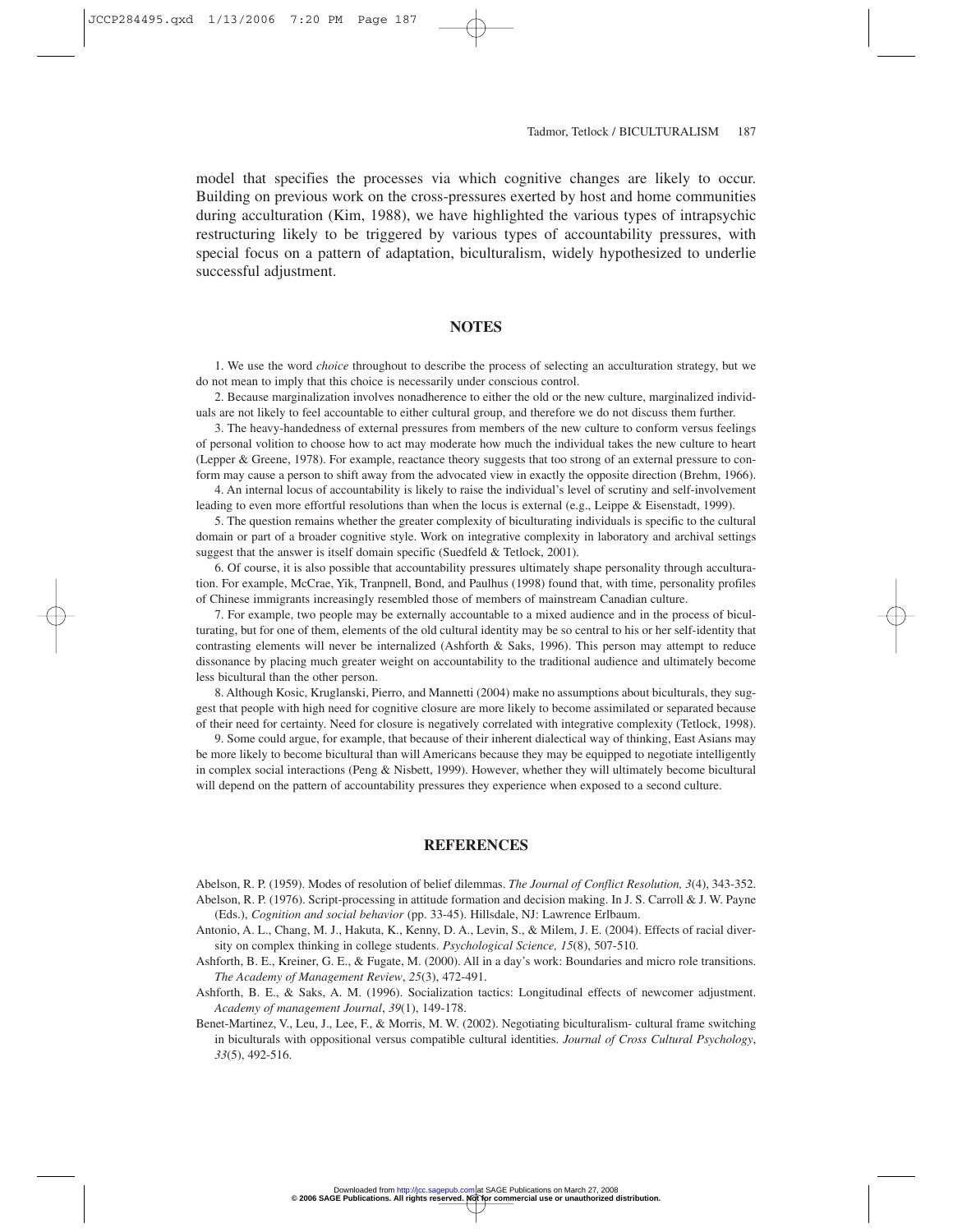- Berry, J. W. (1980). Acculturation as varieties of adaptation. In A.M. Padilla (Ed.), *Acculturation theory, models and some new findings* (pp. 9-25). *American Association for the Advancement of Science Selected Symposium 39*. Boulder, CO: Westview.
- Berry, J. W., Kim, U., Minde, T., & Mok, D. (1987). Comparative studies of acculturation stress. *International Migration Review*, *21*(3), 491-511.
- Bhawuk, D. P. S., & Brislin, R. (1992). The measurement of intercultural sensitivity using the concepts of individualism and collectivism. *International Journal of Intercultural Relations*, *16*, 413-436.
- Black, J. S., Gregersen, H. B., Mendenhall, M. E., & Stroh, L. K. (1999). *Globalizing people through international assignments*. Reading, MA: Addison-Wesley.

Bochner, S. (1982). The social psychology of cross-cultural relations. In S. Bochner (Ed.), *Cultures in contact: Studies in cross-cultural interaction* (pp. 5-44). Oxford, UK: Pergamon.

- Bourhis, R. Y., Moise, L. C., Perreault, S., & Senecal, S. (1997). Towards an interactive acculturation model: A social psychological approach. *International Journal of Psychology, 32*(6), 369-386.
- Brehm, J. W. (1966). *A theory of psychological reactance.* New York: Academic Press.
- Briley, D. A., & Wyer, R. S. (2001). Transitory determinants of values and decisions: The utility (or nonutility) of individualism and collectivism in understanding cultural differences. *Social Cognition*, *19*(3), 197-227.
- Bruner, J. (1957). On perceptual readiness. *Psychological Review*, *64*, 123-152.
- Conway, L. G., Schaller, M., Tweed, R. G., & Hallett, D. (2001). The complexity of thinking across cultures: Interactions between culture and situational context. *Social Cognition*, *19*(3), 228-250.
- Crockett, W. H. (1965). Cognitive complexity and impression formation. In B. A. Maher (Ed.), *Progress in experimental personality research* (Vol. 2; pp. 47-90). New York: Academic Press.
- Dasen, P. R., Berry, J. W., & Sartorius, N. (1988). *Health and cross-cultural psychology- toward applications*. Newbury Park, CA: Sage.
- Davidson, A. R. (1975). Cognitive differentiation and culture training. In R. W. Brislin, S. Bochner, & W. J. Lonner (Eds.), *Cross cultural perspectives on learning* (pp. 79-93). Beverly Hills, CA: Sage.
- Eagly, A. H., & Chaiken, S. (1993). *The psychology of attitudes*. San Diego, CA: Harcourt Brace Jovanovich.
- Festinger, L. (1964). *Conflict, decision, and dissonance*. Stanford, CA: Stanford University Press.
- Gardiner, G. S. (1972). Complexity training and prejudice reduction. *Journal of Applied Social Psychology*, *2*(4), 326-342.

Gick, M. L., & Holyoak, K. J. (1983). Schema induction and analogical transfer. *Cognitive Psychology*, *15*, 1-38.

- Gil, A. G., Vega, W. A., & Dimas, J. M. (1994). Acculturative stress and personal adjustment among Hispanic adolescent boys. *Journal of Community Psychology, 22*, 43-54.
- Green, M. C., Visser, P. S., & Tetlock, P. E. (2000). Coping with accountability cross-pressures: Low effort evasive tactics and high effort quests for complex compromises. *Personality and Social Psychology Bulletin*, *26*(11), 1380-1391.
- Harmon-Jones, E. (1999). Toward an understanding of the motivation underlying dissonance effects: Is the production of aversive consequences necessary? In E. Harmon-Jones & J. Mills (Eds.), *Cognitive dissonance—Progress on a pivotal theory in social psychology* (p. 71-99). Washington, DC: American Psychological Association.
- Hofstede, G., & McCrae, R. R. (2004). Personality and culture revisited: Linking traits and dimensions of culture. *Cross-Cultural Research*, *38*(1), 52-88.
- Holyoak, K. J., & Koh, K. (1987). Surface and structural similarity in analogical transfer. *Memory & Cognition*, *15*(4), 332-340.
- Hong, Y., Morris, M. W., Chiu, C., & Benet-Martinez, V. (2000). Multicultural minds—a dynamic constructivist approach to culture and cognition. *American Psychologist*, *55*(7), 709-720.

Kelly, G. A. (1955). *The psychology of personal constructs* (Vols. 1-2). New York: Norton.

- Kiesler, S., & Sproull, L. (1982). Managerial response to changing environments: Perspectives on problem sensing from social cognition. *Administrative Science Quarterly*, *27*, 548-570.
- Kim, Y. Y. (1988). *Communication and cross cultural adaptation: An integrative theory.* Clevedon [England], PA: Multilingual Matters.
- Kim, Y. Y. (1995). Cross-cultural adaptation: An integrative theory. In R. L. Wiseman (Ed.), *Intercultural communication theory* (Vol. 19, pp. 170-193).
- Kitayama, S., Duffy, S., Kawamura, T., & Larsen, J. T. (2003). Perceiving an object and its context in different cultures: A cultural look at new look. *Psychological Science*, *14*(3), 201-206.
- Kohn, M. L., & Schooler, C. (1978). The reciprocal effects of the substantive complexity of work and intellectual flexibility: A longitudinal assessment. American *Journal of Sociology*, *84*(1), 24-52.
- Kosic, A., Kruglanski, A. W., Pierro, A., & Mannetti, L. (2004). The social cognitions of immigrants' acculturation: Effects of the need for closure and reference group at entry. *Journal of Personality and Social Psychology*, *86*(6), 796-813.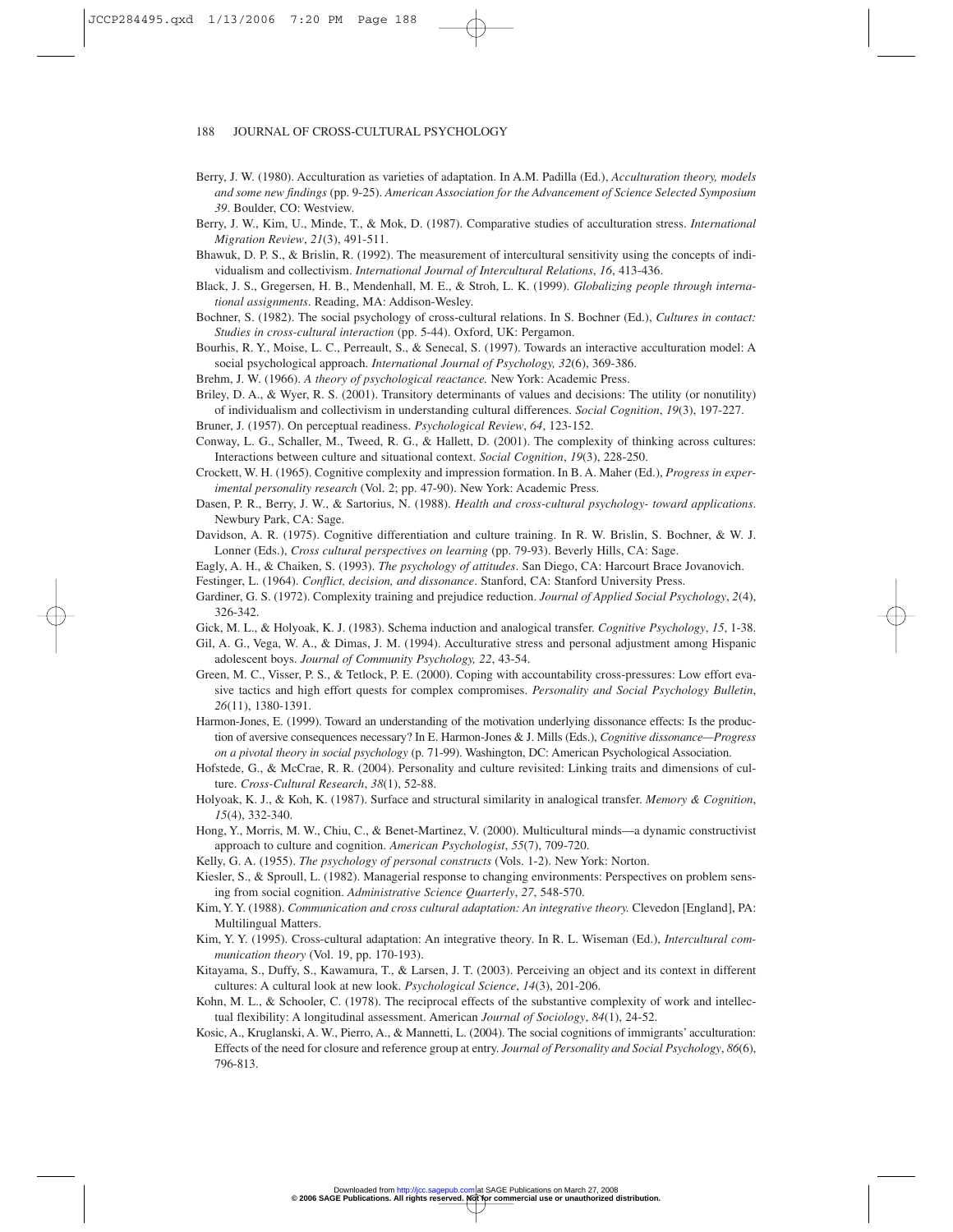- LaFromboise, T., Coleman, H. L. K., & Gerton, J. (1993). Psychological impact of biculturalism: Evidence and theory. *Psychological Bulletin*, *114*(3), 395-412.
- Leippe, M. R., & Eisenstadt, D. (1999). A self-accountability model of dissonance reduction: Multiple modes on a continuum of elaboration. In E. Harmon-Jones, & J. Mills, *Cognitive dissonance—Progress on a pivotal theory in social psychology* (pp. 201-232). Washington, DC: American Psychological Association.
- Lepper, M. R., & Greene, D. (Eds.). (1978). *The hidden costs of reward*. Hillsdale, NJ: Lawrence Erlbaum.
- Louis, M. R. (1980). Surprise and sense-making: What newcomers experience in entering unfamiliar organizational settings. *Administrative Science Quarterly*, *25*, 226-251.
- Louis, M. R., & Sutton, R. I. (1991). Switching cognitive gears: From habits of mind to active thinking. *Human Relations*, *44*(1), 55-76.
- Markman, A. B., & Gentner, D. (1993). Splitting the differences: A structural alignment view of similarity. *Journal of Memory and Language*, *32*, 517-535.
- Markus, H. R., & Kitayama, S. (1991). Culture and the self- Implications for cognition, emotion, and motivation. *Psychological Review*, *98*(2), 224-253.
- McCall, M. W., Jr., & Hollenbeck, G. P. (2002). *Developing global executives: The lessons of international experience*. Boston, MA: Harvard Business School Press.
- McCrae, R. R., Yik, M. S. M., Tranpnell, P. D., Bond, M. H., & Paulhus, D. L. (1998). Interpreting personality profiles across cultures: Bilingual, acculturation, and peer rating studies of Chinese undergraduates. *Journal of Personality and Social Psychology*, *74*(4), 1041-1055.
- McGregor, I., Newby-Clark, I. R., & Zanna, M. P. (1999). Remembering dissonance: Simultaneous Accessibility of inconsistent cognitive elements moderates epistemic discomfort. In E. Harmon-Jones, & J. Mills (Eds.), *Cognitive dissonance- Progress on a pivotal theory in social psychology* (pp. 325-353). Washington, DC: American Psychological Association.
- McGuire, W. J., McGuire, C. V., Child, P., & Fujioka, T. (1978). Salience of ethnicity in spontaneous selfconcept as a function of one ethnic distinctiveness in social-environment. *Journal of Personality and Social Psychology*, *36*(5), 511-520.
- Mendenhall, M. E., Kuhlmann, T. M., Stahl, G. K., & Osland, J. S. (2002). Employee development and expatriate assignments. In M. J. Gannon & K. L. Newman (Eds.), *The Blackwell handbook of cross-cultural management* (pp. 155-183). Malden, MA: Blackwell.
- Mills, J. (1999). Improving the 1957 version of dissonance theory. In E. Harmon-Jones & J. Mills (Eds.), *Cognitive dissonance—Progress on a pivotal theory in social psychology* (pp. 25-42). Washington, DC: American Psychological Association.
- Mischel, W. (2004). Toward an integrative science of the person. *Annual Review of Psychology, 55*, 1-22.
- Nisbett, R. E., Peng, K., Choi, L., & Norenzayan, A. (2001). Culture and systems of thought: Holistic versus analytic cognition. *Psychological Review*, *108*(2), 291-310.
- Novakovic, J. (1977). *The assimilation myth revisited: Rejection of home culture by second generation Yugoslav immigrant children as a function of age, friendship group, and sex*. Unpublished honors thesis, School of Psychology, University of New South Wales.
- Peng, K., & Nisbett, R. E. (1999). Culture, dialectics, and reasoning about contradiction. *American Psychologist*, *54*(9), 741-754.
- Rogler, L. H., Cortes, D. E., & Malgady, R. G. (1991). Acculturation and mental health status among Hispanics. *American Psychologist, 46*, 585-597.
- Rosch, E. (1975). Universals and cultural specifics in human categorization. In R.W. Brislin, S. Bochner, & W. J. Lonner (Eds.), *Cross cultural perspectives on learning* (pp. 177-206). Beverly Hills, CA: Sage.
- Ryder, A. G., Alden, L. E., & Paulhus, D. L. (2000). Is acculturation unidimensional or bidimensional? A headto-head comparison in the prediction of personality, self-identity, and adjustment. *Journal of Personality and Social Psychology*, *79*(1), 49-65.
- Sagiv, L., & Schwartz, S. H. (2000). Value priorities and subjective well-being: Direct relations and congruity effects. *European Journal of Social Psychology*, *30*(2), 550-562.
- Sanchez-Burks, J. (2002). Protestant relational ideology and (in) attention to relational cues in work settings. *Journal of Personality and Social Psychology*, *83*(4), 919-929.
- Schein, E. (1985). *Organizational culture and leadership*. San Francisco: Jossey-Bass.
- Schwartz, B., & Robbins, S. J. (1995). *Psychology of learning and behavior* (4th ed). New York: Norton.
- Shoda, Y., Tiernan, S. L., & Mischel, W. (2002). Personality as a dynamic system: Emergence of stability and distinctiveness from intra and interpersonal interactions. *Personality and Social Psychology Review, 6*(4), 316-325. Smither, R. (1982). Human migration and the acculturation of minorities. *Human Relations*, *35*, 57-68.
- Staw, B. M., Sandelands, L. E., & Dutton, J. E. (1981). Threat-rigidity effects in organizational behavior: A multilevel analysis. *Administrative Science Quarterly, 26*, 501-524.